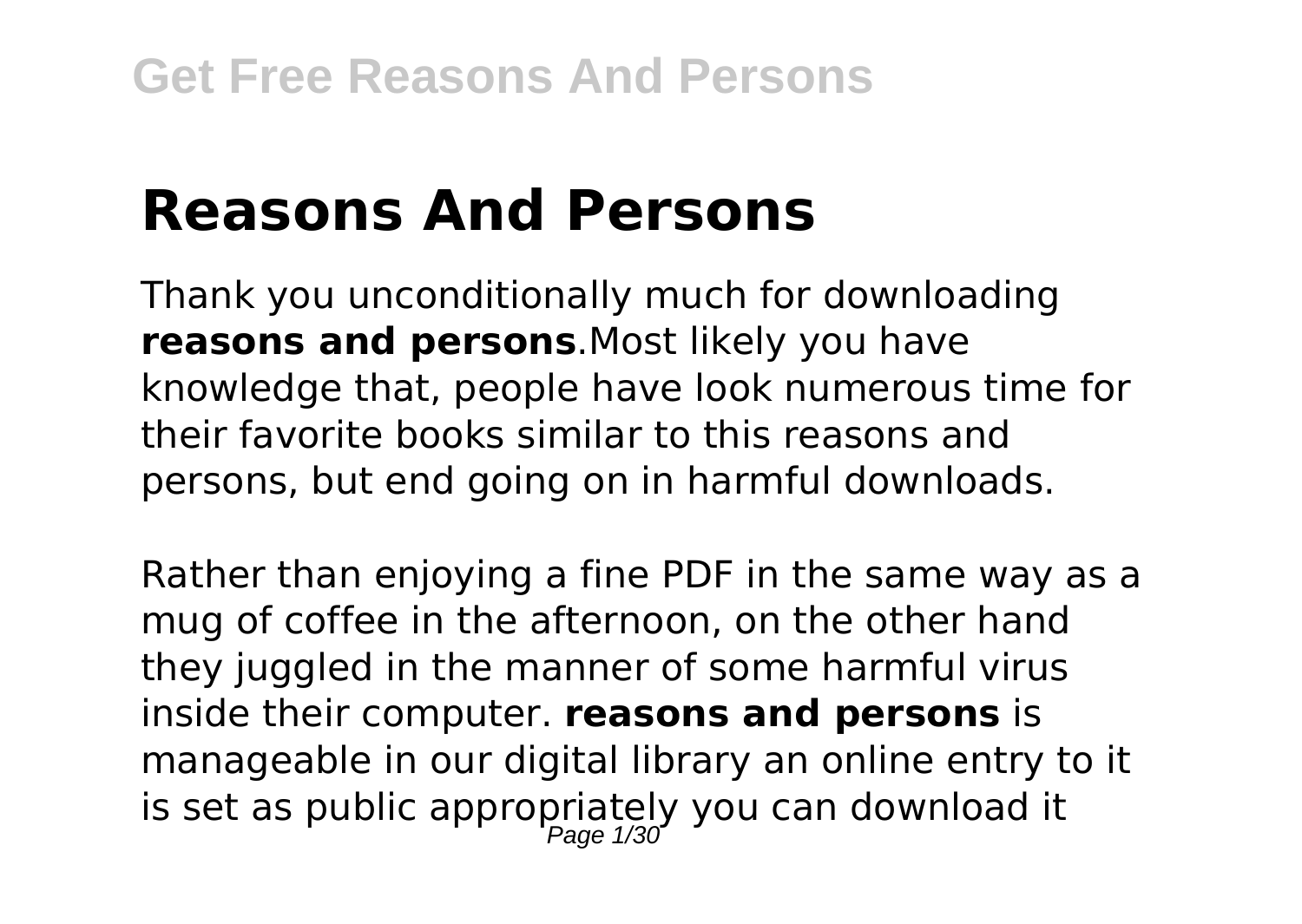instantly. Our digital library saves in compound countries, allowing you to acquire the most less latency time to download any of our books in the manner of this one. Merely said, the reasons and persons is universally compatible similar to any devices to read.

Jeff McMahan on how Derek Parfit's work changed philosophy Parfit, \"Reasons and Persons\" Derek Parfit—Reasons, Persons, and Effective Altruism Derek Parfit - Full Address *Arguments Against Personal Identity: Crash Course Philosophy #20 PHIL 261: Parfit, Reasons and Persons* Parfit, \"Reasons and Persons\" (4) *Derek Parfit on Personal Identity* Page 2/30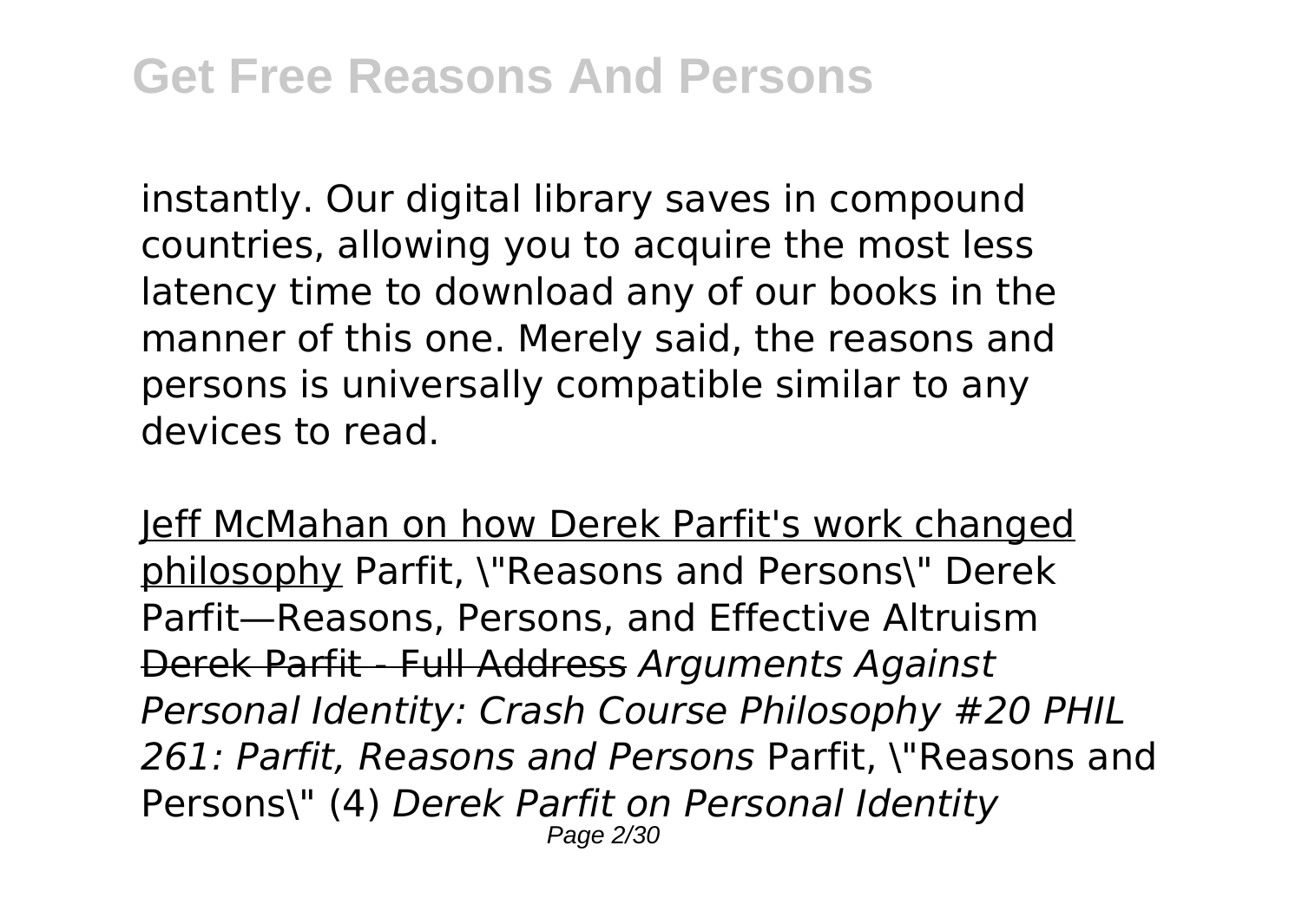*Reasons And Persons (2)* Jeff McMahan on why Derek Parfit was saintly *Parfit, \"Reasons and Persons\" (2)* **The best books to read that we should be reading - Jordan Peterson** *The Repugnant Conclusion (a philosophy paradox)* Is it okay to eat meat? Peter Singer tackles the best objections against vegetarianism **Books that Made Me 2019** Exclusive interview with Harvard philosophy professor Michael Sandel Brain Transplants, Teleportation and Personal Identity Roger Crisp on Derek Parfit's life and philosophy

Roger Crisp discusses Derek Parfit's metaethicsA Day in the Life of a Writer Richard B. Hays on Books, Writing Habits, and Biblical Scholarship Personal Page 3/30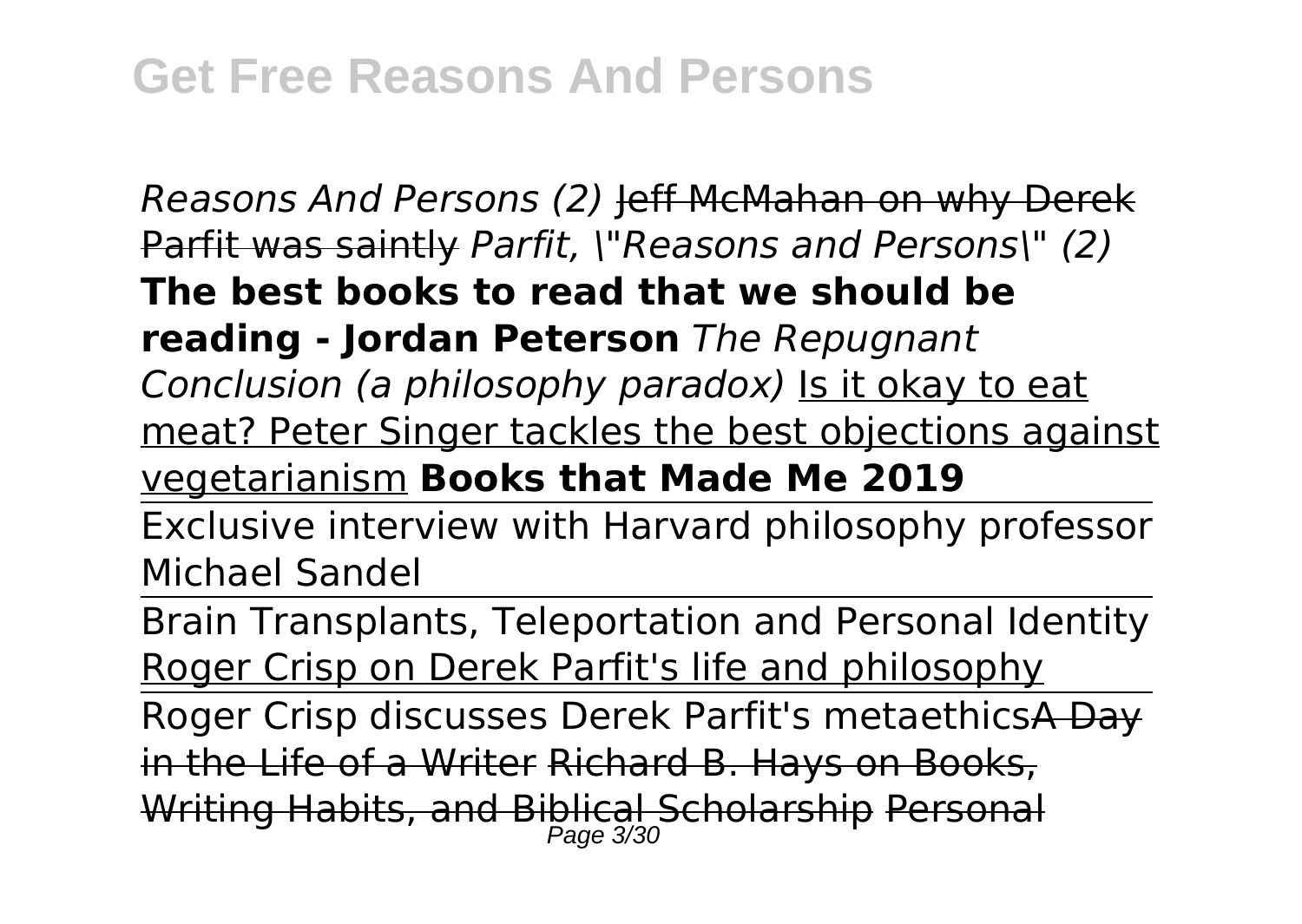Identity: Crash Course Philosophy #19 Iulian Savulescu on the radical implications of Parfit's objective view of reasons 7 Reasons Why \"White Fragility\" is the Worst Book Ever

Lecture 16, Parfit on Personal Identity

Aristotle \u0026 Virtue Theory: Crash Course Philosophy #38 23 Derek Parfit - Personal Identity (Part 1) Derek Parfit on religion, moral and philosophy **Mystery behind Death of Napoleon Bonaparte | (Mystery Diaries) | Analysis Zone** *Reasons And Persons*

Reasons and Persons is a 1984 book by the philosopher Derek Parfit, in which the author discusses ethics, rationality and personal identity. It is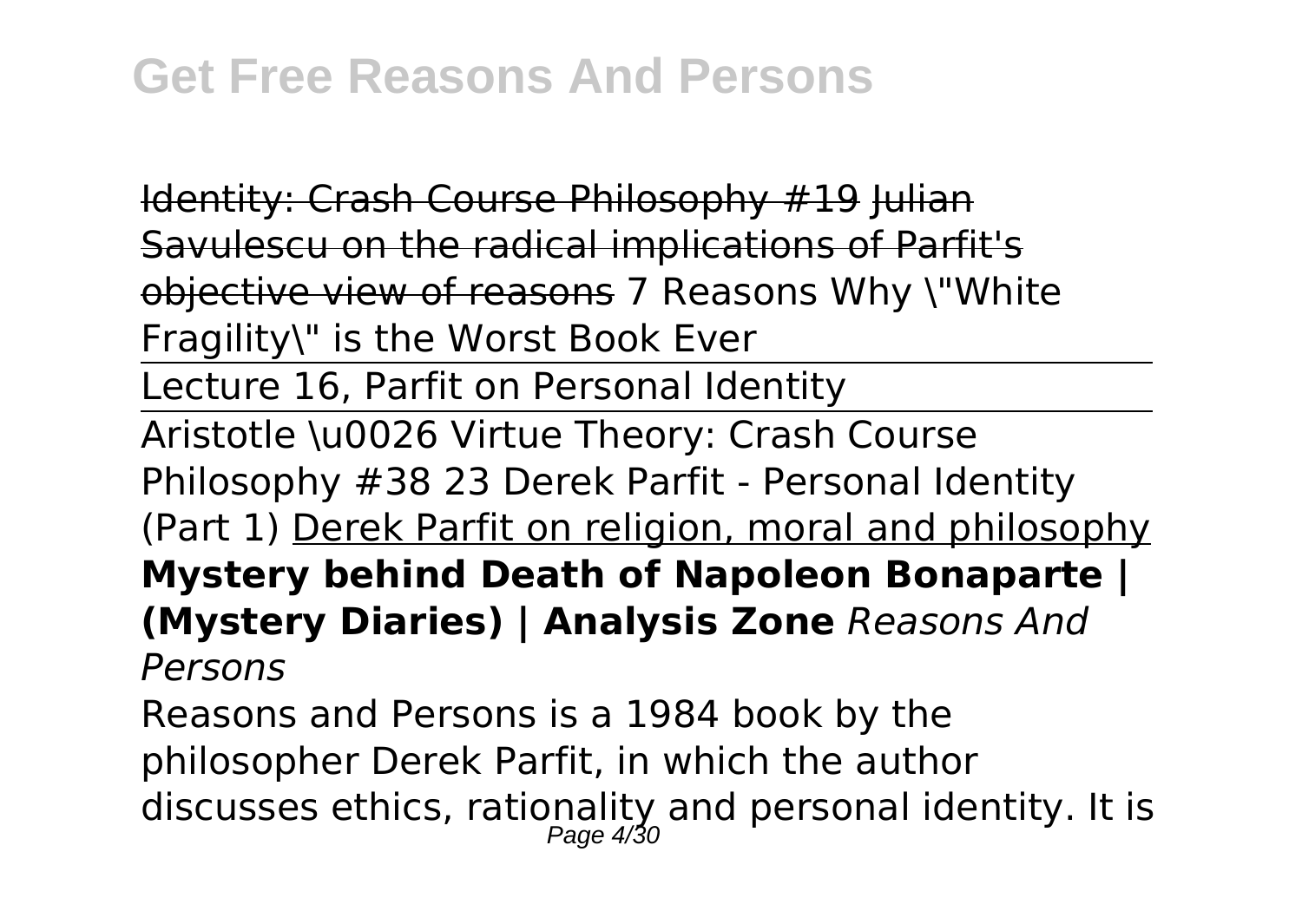divided into four parts, dedicated to self-defeating theories, rationality and time, personal identity and responsibility toward future generations.

## *Reasons and Persons - Wikipedia*

Reasons and Persons Derek Parfit Abstract. This book has four loosely connected parts. Part One discusses some ways in which theories about morality and rationality can be self‐defeating. Such theories give us certain aims, but also tell us to act in ways that frustrate these aims. If these theories are revised, these objections can be partly met. Keywords: consequentialism, ethics, future ...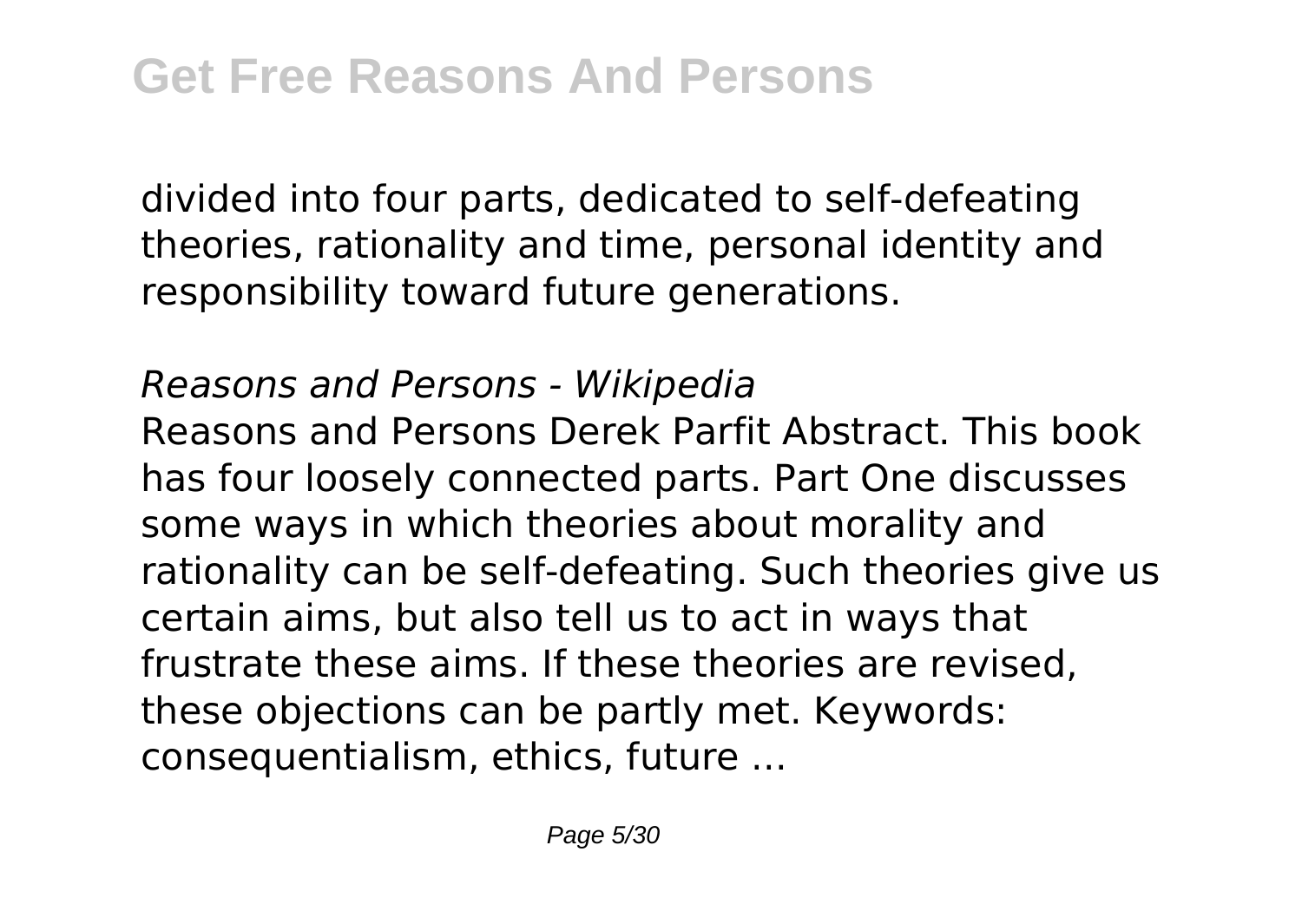*Reasons and Persons - Oxford Scholarship* Reasons and Persons is unquestionably one of the most important philosophical works of the 20th century, although its conspicuous absence from bookstore shelves might suggest otherwise. But for those planning to read Parfit's masterwork of moral philosophy, I would like to offer two words of warning...

*Reasons and Persons by Derek Parfit - Goodreads* Reasons and Persons Rarely does a long and densely argued philosophical work come to the attention of the general reader. Reviews of such books are generally restricted to academic journals; it is... Page 6/30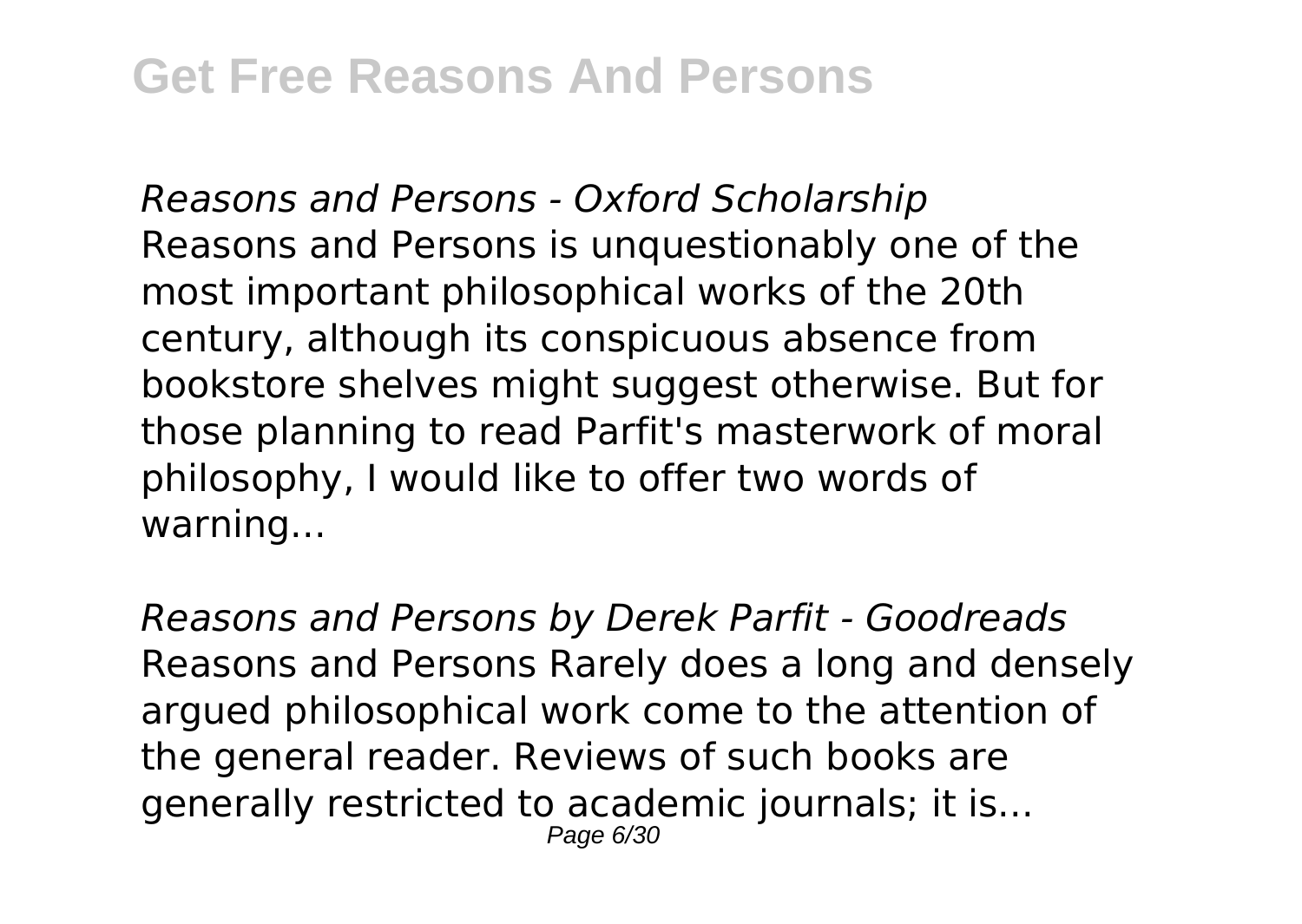*Reasons and Persons Analysis - eNotes.com* Reasons and Persons by Derek Parfit. Derek Parfit was a British philosopher who specialised in personal identity, rationality, and ethics. He is widely considered one of the most important and influential moral philosophers of the late 20th and early 21st centuries. This book is his most famous work. The first half of the book argues against self-interest theory, the idea that each person ...

*Reasons and Persons Summary - Taylor Pearson* Reasons and Persons. Derek Parfit. Oxford University Press (1984) Authors Derek Parfit Oxford University Page 7/30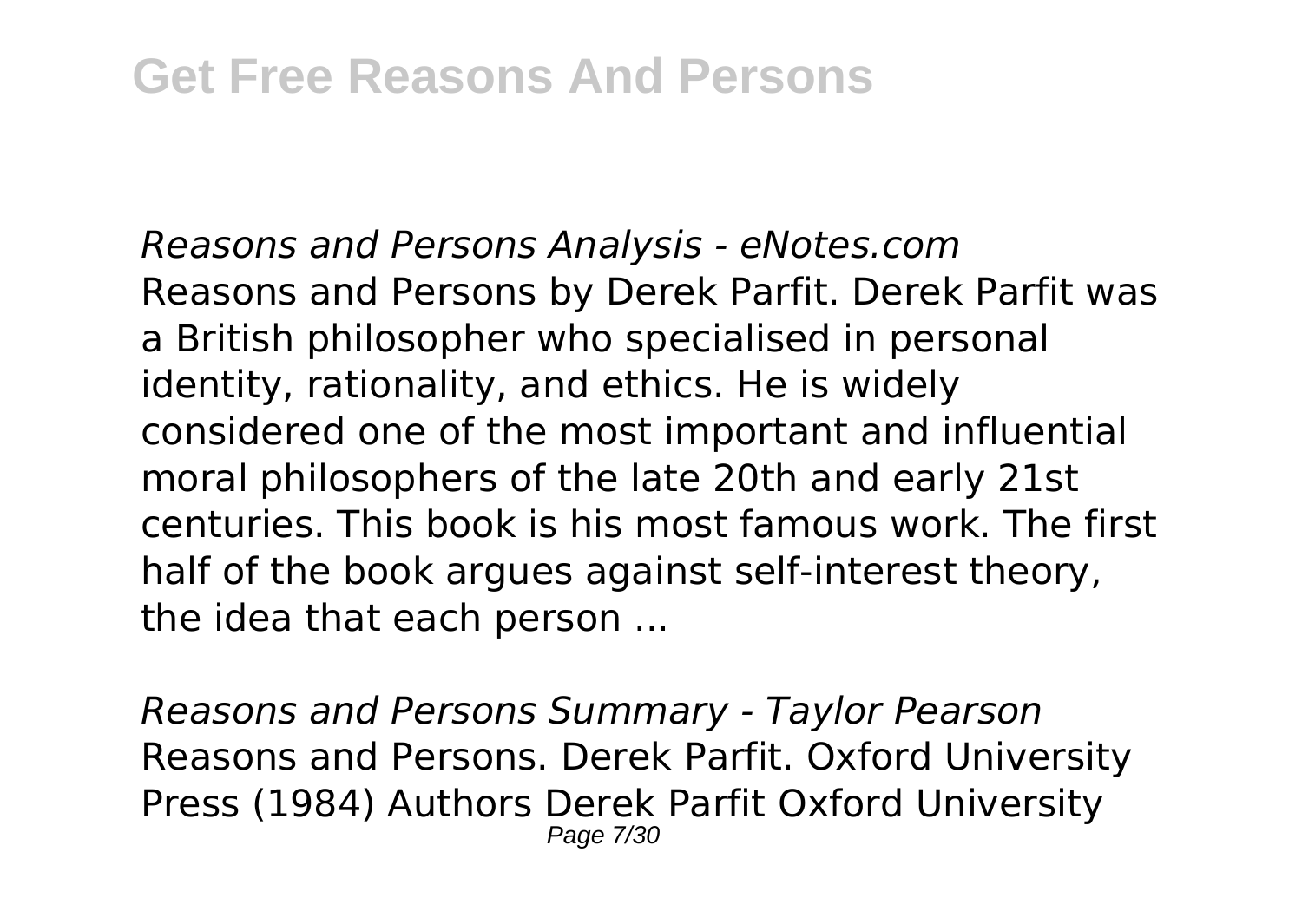Abstract Challenging, with several powerful arguments, some of our deepest beliefs about rationality, morality, and personal identity, Parfit claims that we have a false view about our own nature. It is often rational to act against our own best interersts, he argues, and most of us have ...

*Derek Parfit, Reasons and Persons - PhilPapers* My two subjects, reasons and persons, have close connections. I believe that most of us have false beliefs about our own nature, and our identity over time, and that, when we see the truth, we ought to change some of our beliefs about what we have reason to do. We ought to revise our moral theories, Page 8/30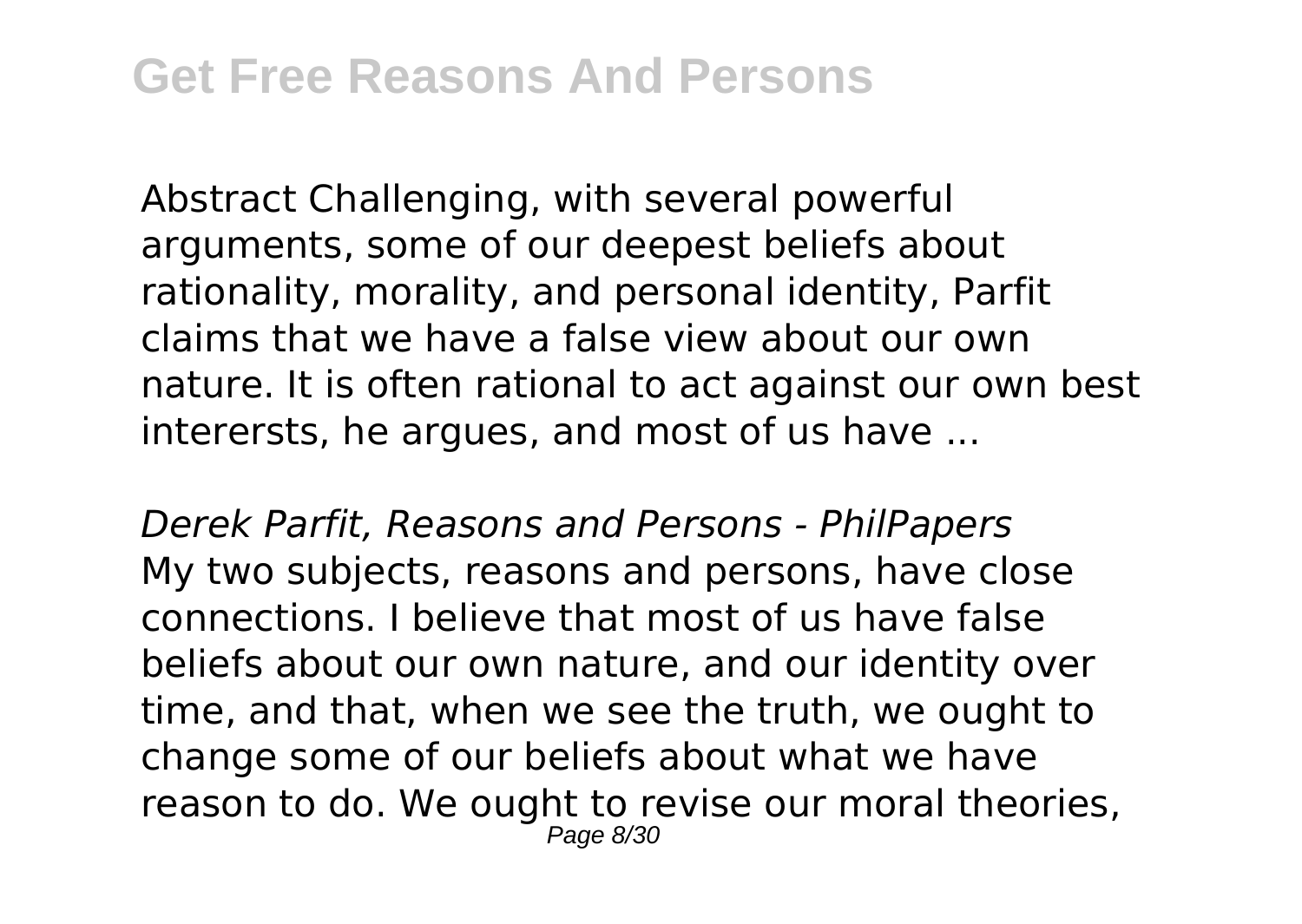and our beliefs about rationality.

*Reasons and Persons by Derek Parfit, 1984 | Online ...* Academia.edu is a platform for academics to share research papers.

*(PDF) Derek Parfit Reasons and Persons | Juliana Chumak ...*

Derek Parfit (1942-2017) is widely considered to be one of the most important moral philosophers of the Twentieth Century. Reasons and Persons is arguably the most influential of the two books published in his lifetime and hailed as a classic work of ethics and personal identity.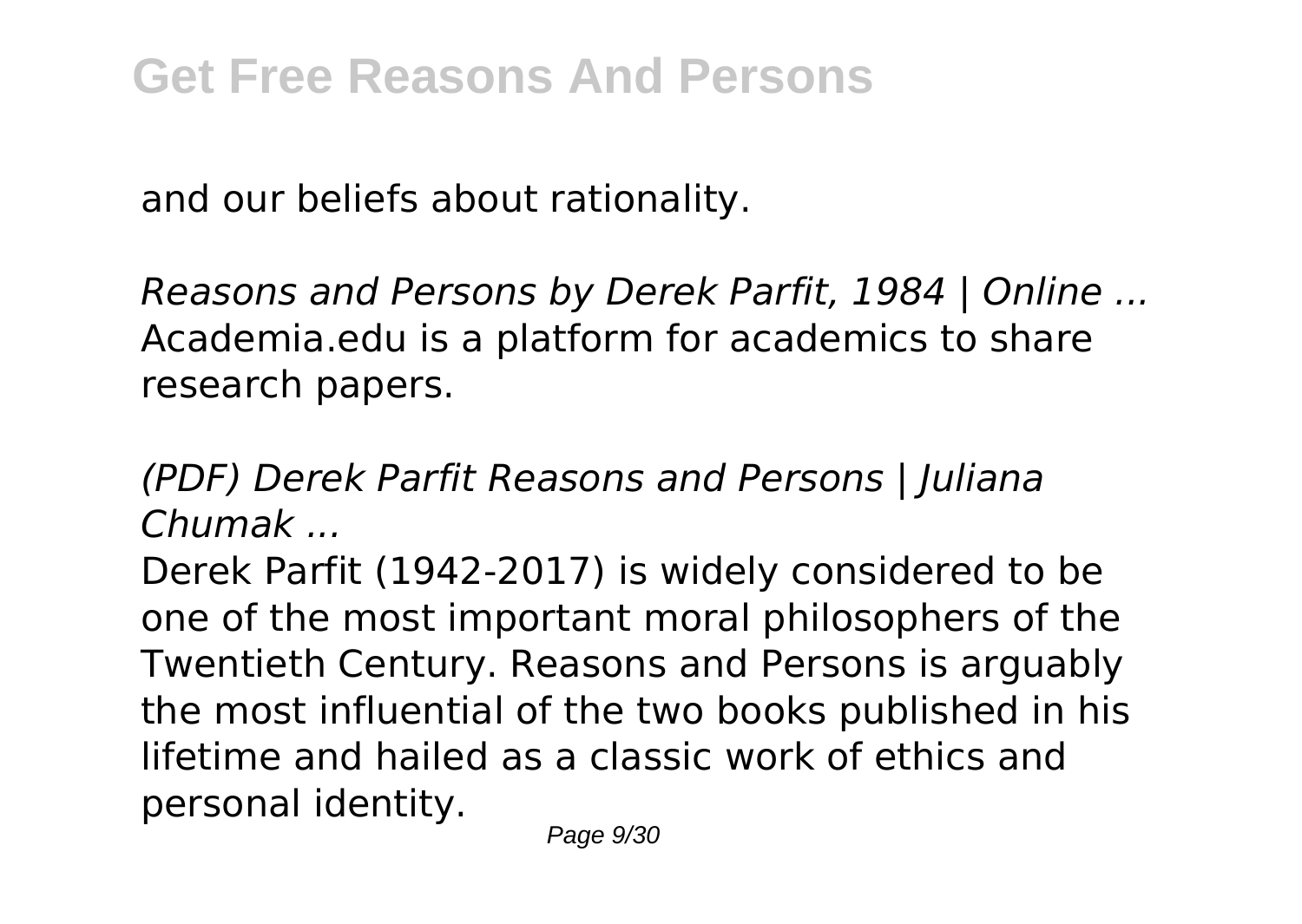*Derek Parfit's Reasons and Persons (豆瓣)* Reasons and persons. Includes bibliographical references and index. 1. Ethics. 2. Rationalism. 3. Self. I. Title. BJ1012.P39 1984 170 83-15139 ISBN 0-19-824908-X To my parents Drs. Jessie and Norman Par t and my sisters Theodora and Joanna This page intentionally left blank Acknowledgements Sixteen years ago, I travelled to Madrid with Gareth Evans. I hoped to become a philosopher, and as we ...

*Parfit Reasons and persons - PDF Free Download* Reasons and Persons is divided into four sections, of which I think the 3rd and 4th are the most fun and Page 10/30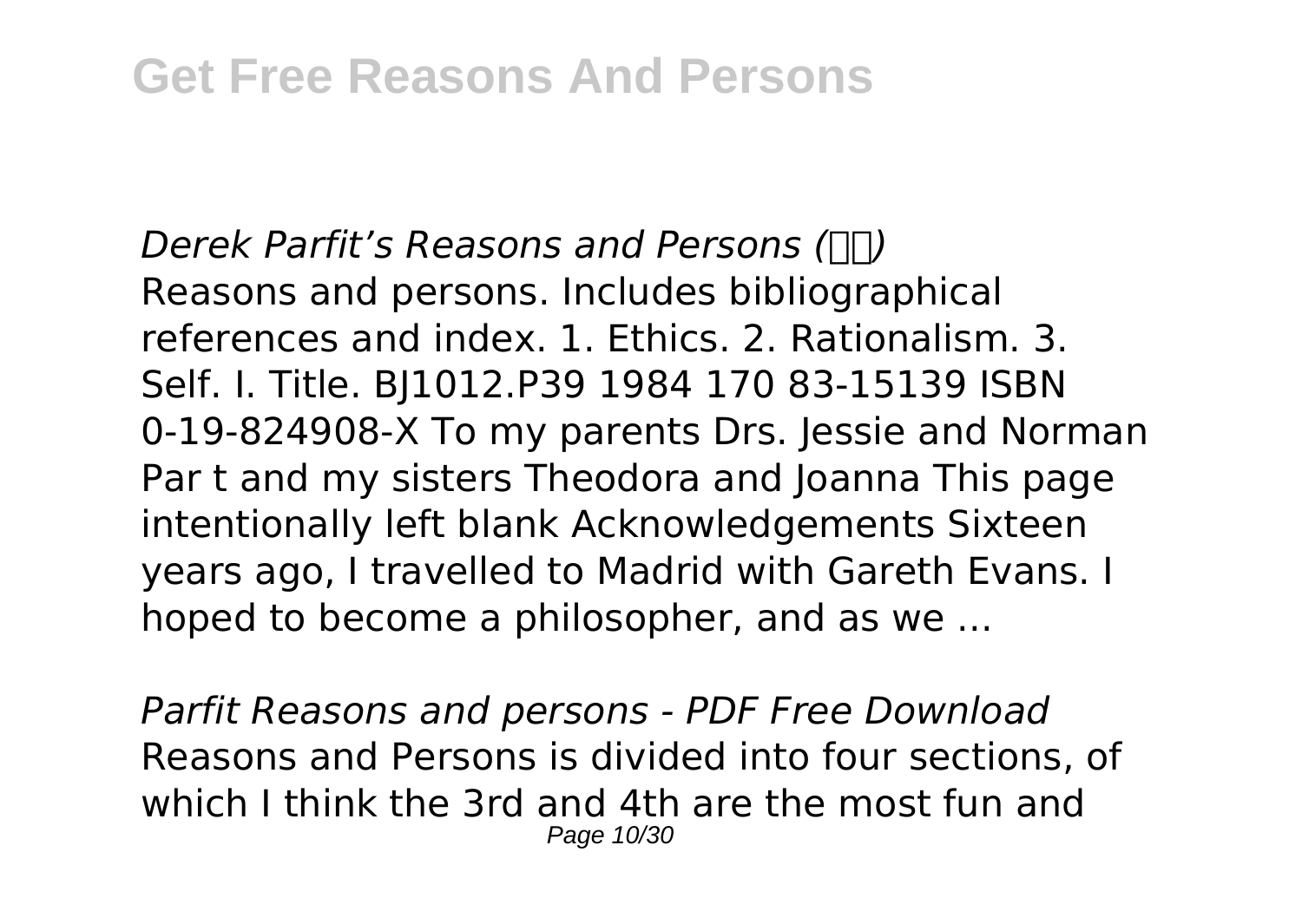interesting. The first two systematically showing that ethical egoism and common-sense intuitions about morality are incoherent and that consequentialism solve all the problems these two bases of morality contain. From what my philosophy professors indicate, Parfit is considered to have ...

*Amazon.com: Reasons and Persons (9780198249085): Parfit ...*

Reasons and Persons Derek Parfit. Challenging, with several powerful arguments, some of our deepest beliefs about rationality, morality, and personal identity, Derek Parfit claims that we have a false view about our own nature.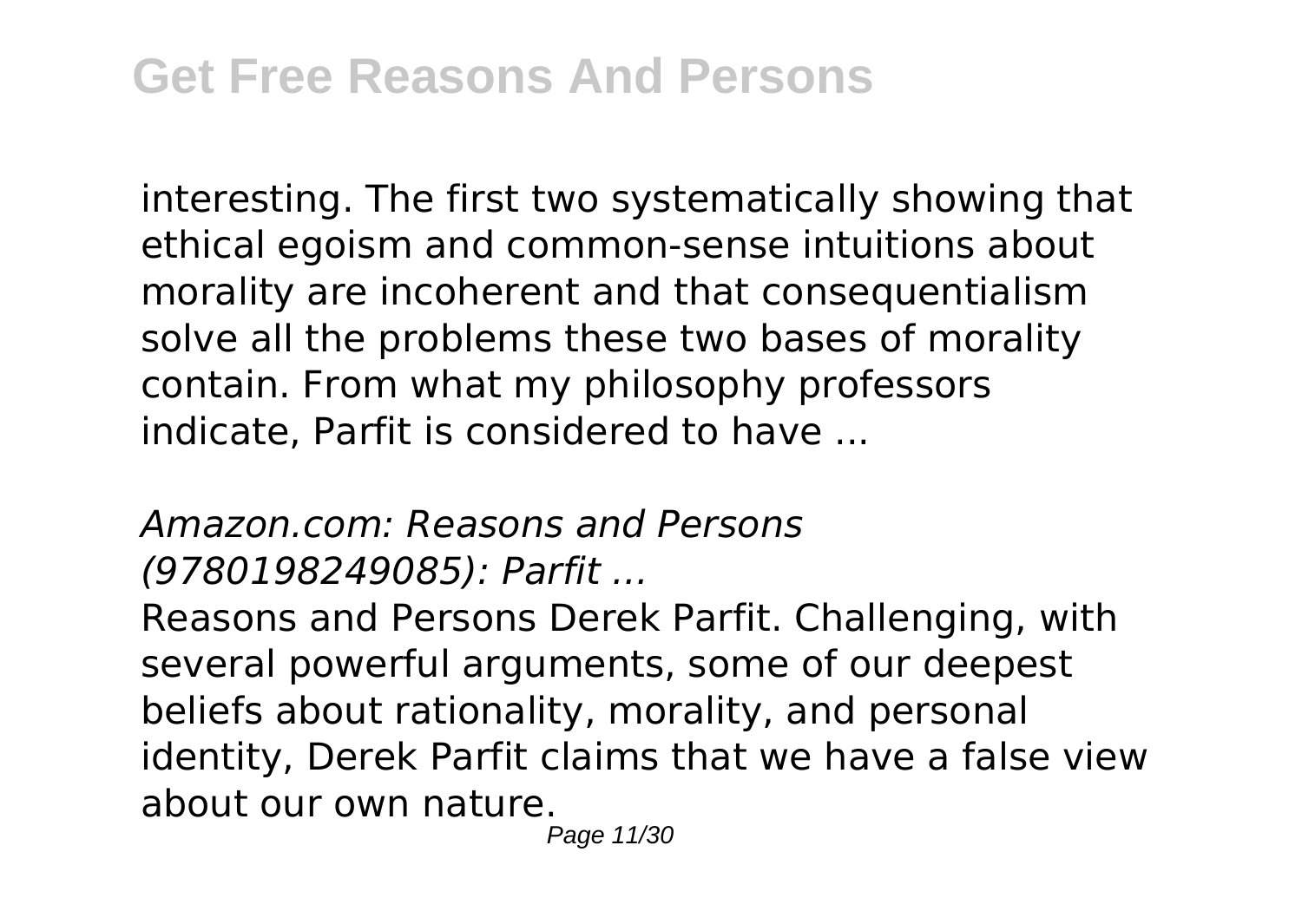*Reasons and Persons - Derek Parfit - Oxford University Press*

REASONS AND PERSONS BY DEREK PARFIT CLARENDON PRESS - OXFORD . OXFORD UNWERSITY PBESS Great Clarendon Street, Oxford 0x2 6DP Oxford University Press is a department of the University of Oxford. It furthers the University's objective of excellence in research, scholarship, and education by pubiishing worldwide in Oxford New York Auckland Cape Town Dar es Salaam Hong Kong Karachi Kuala Lumpur ...

*is us REASONS AND sea, PERSONS* Page 12/30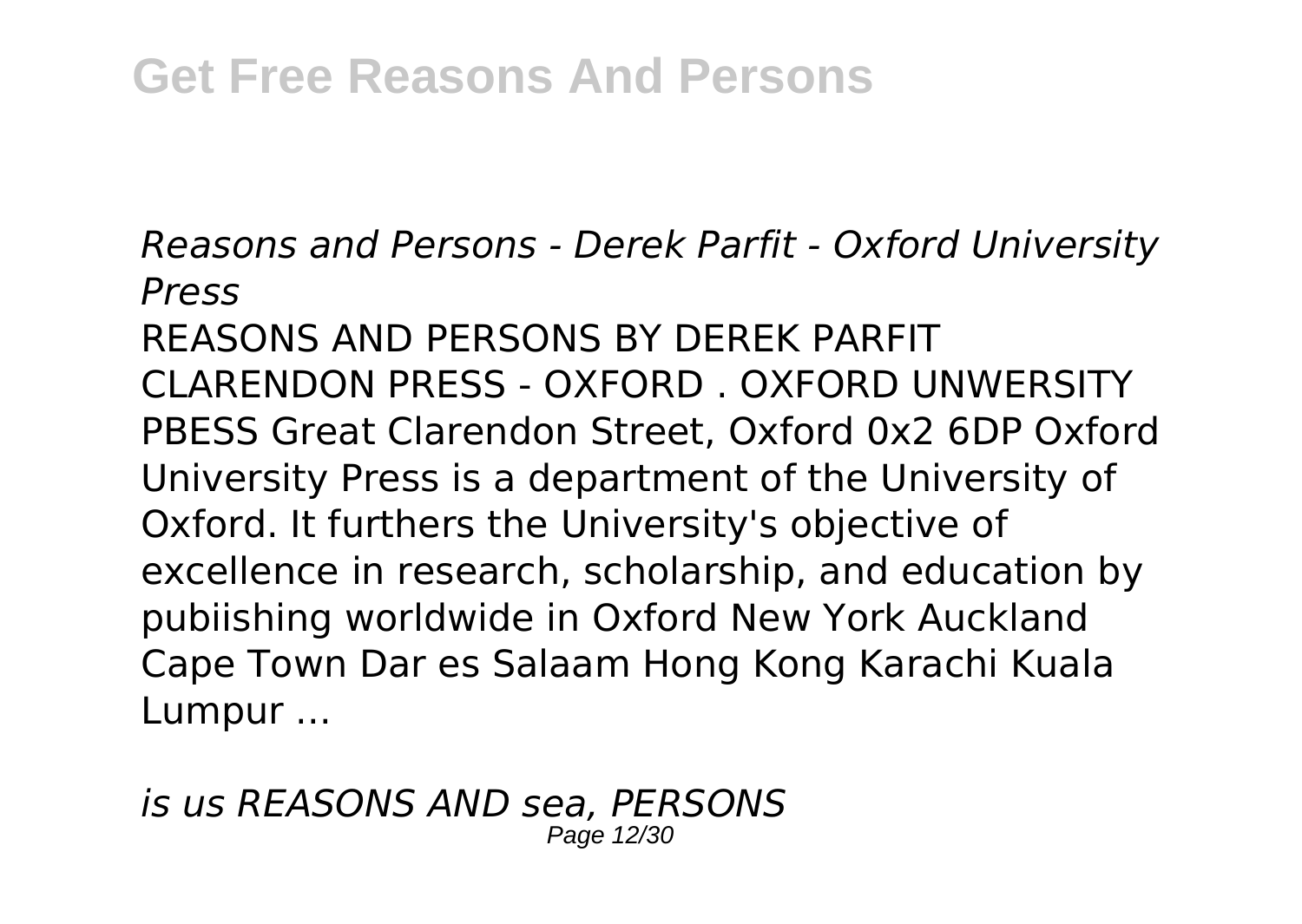Reasons and Persons is divided into four sections, of which I think the 3rd and 4th are the most fun and interesting. The first two systematically showing that ethical egoism and common-sense intuitions about morality are incoherent and that consequentialism solve all the problems these two bases of morality contain. From what my philosophy professors indicate, Parfit is considered to have ...

*Reasons and Persons: Parfit: Amazon.com.au: Books* Here are six genuine reasons why people become entrepreneurs: 1. Their creativity doesn't fit the corporate environment. You may find that you simply don't fit in. Sometimes that can feel ...

Page 13/30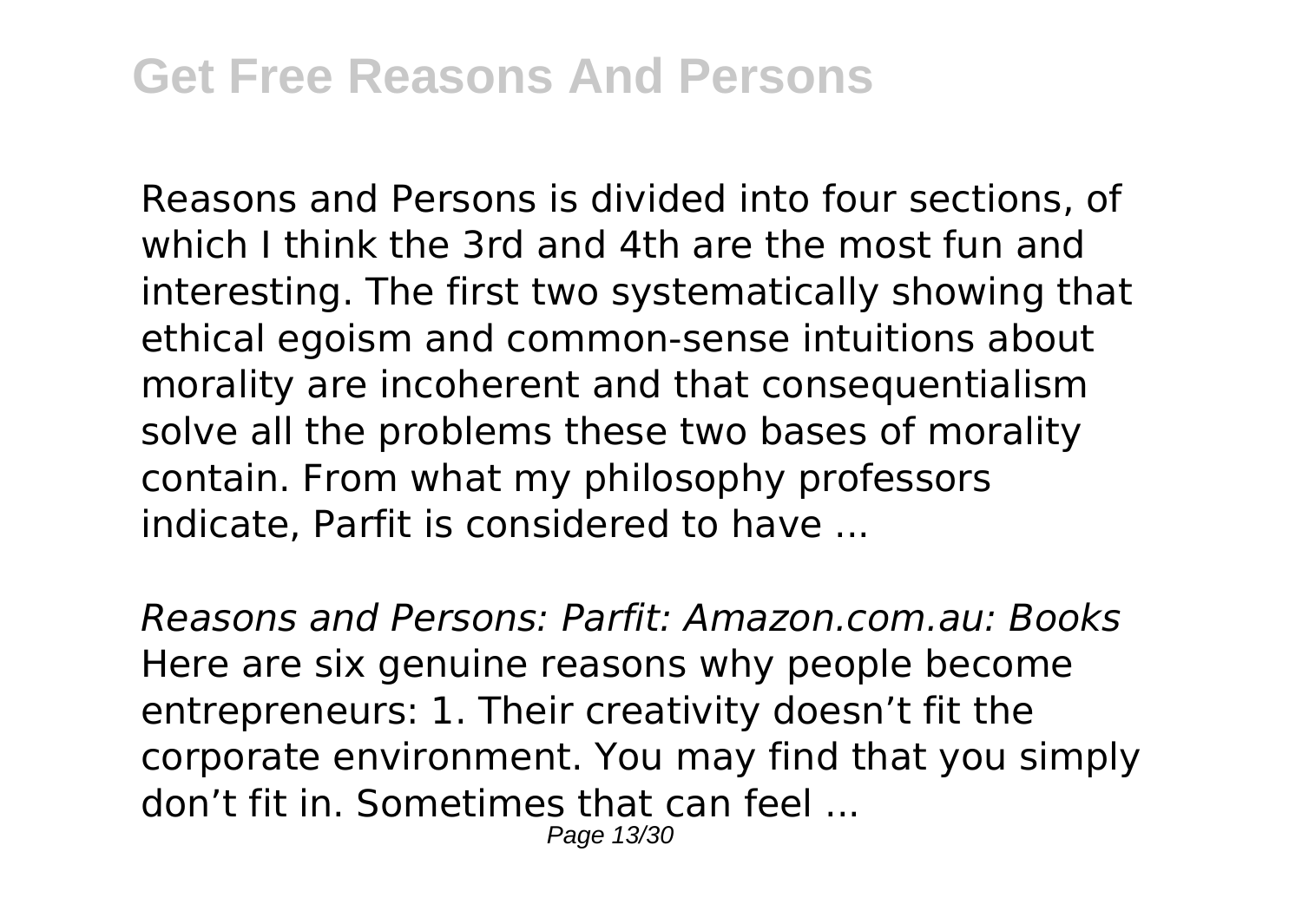## *6 Genuine Reasons Why People Become Entrepreneurs*

The main challenge which Parfit presented in his celebrated work Reasons and Persons is to develop a theory of beneficence—theory X he calls it—which is able to solve the Non-Identity problem, which does not lead to the Repugnant Conclusion and which thus manages to block the Mere Addition Paradox, without facing other unacceptable conclusions.

*The Repugnant Conclusion (Stanford Encyclopedia of Philosophy)* In 1951, a mere 26 countries convened in Geneva to Page 14/30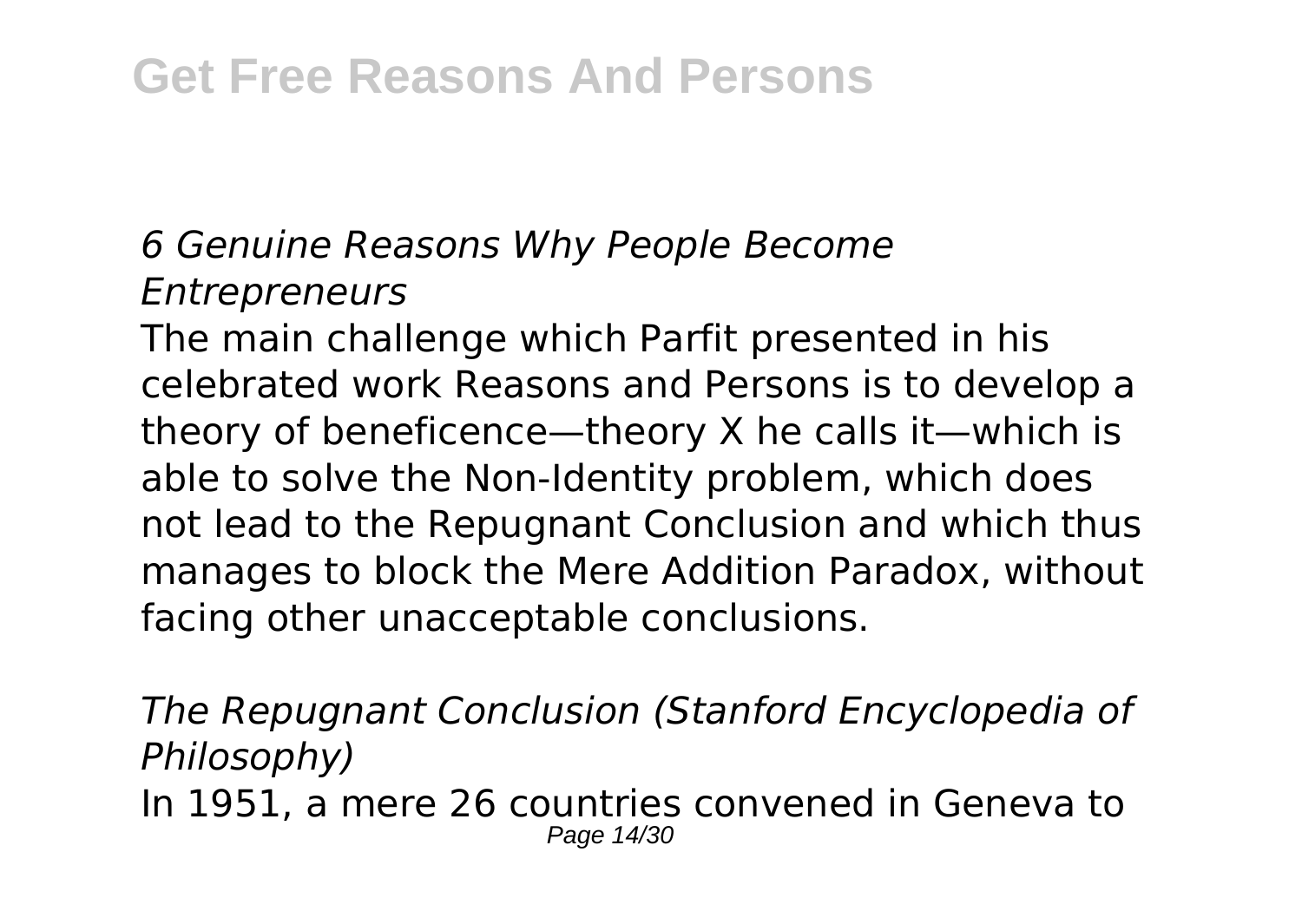define a refugee as a person who has a "well-founded fear of being persecuted for reasons of race, religion, nationality, membership of a particular social group or political opinion" and who, on account of that fear "is unwilling to return to [their country of origin]."

This book challenges, with several powerful arguments, some of our deepest beliefs about rationality, morality, and personal identity. The author claims that we have a false view of our own nature; that it is often rational to act against our own best interests; that most of us have moral views that are Page 15/30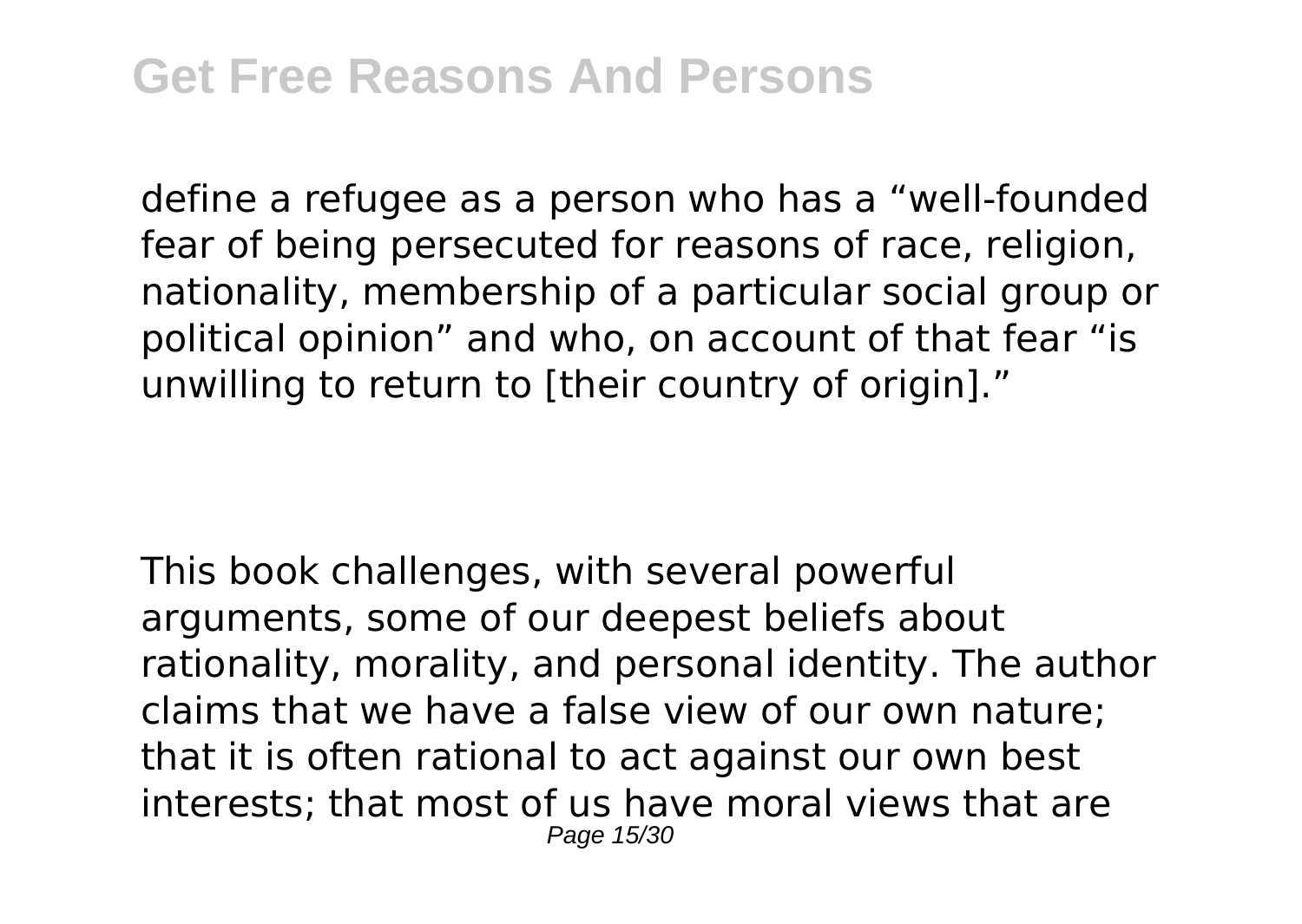directly self-defeating; and that, when we consider future generations the conclusions will often be disturbing. He concludes that moral non-religious moral philosophy is a young subject, with a promising but unpredictable future.

This book challenges, with several powerful arguments, some of our deepest beliefs about rationality, morality, and personal identity. The author claims that we have a false view of our own nature; that it is often rational to act against our own best interests; that most of us have moral views that are directly self-defeating; and that, when we consider future generations the conclusions will often be Page 16/30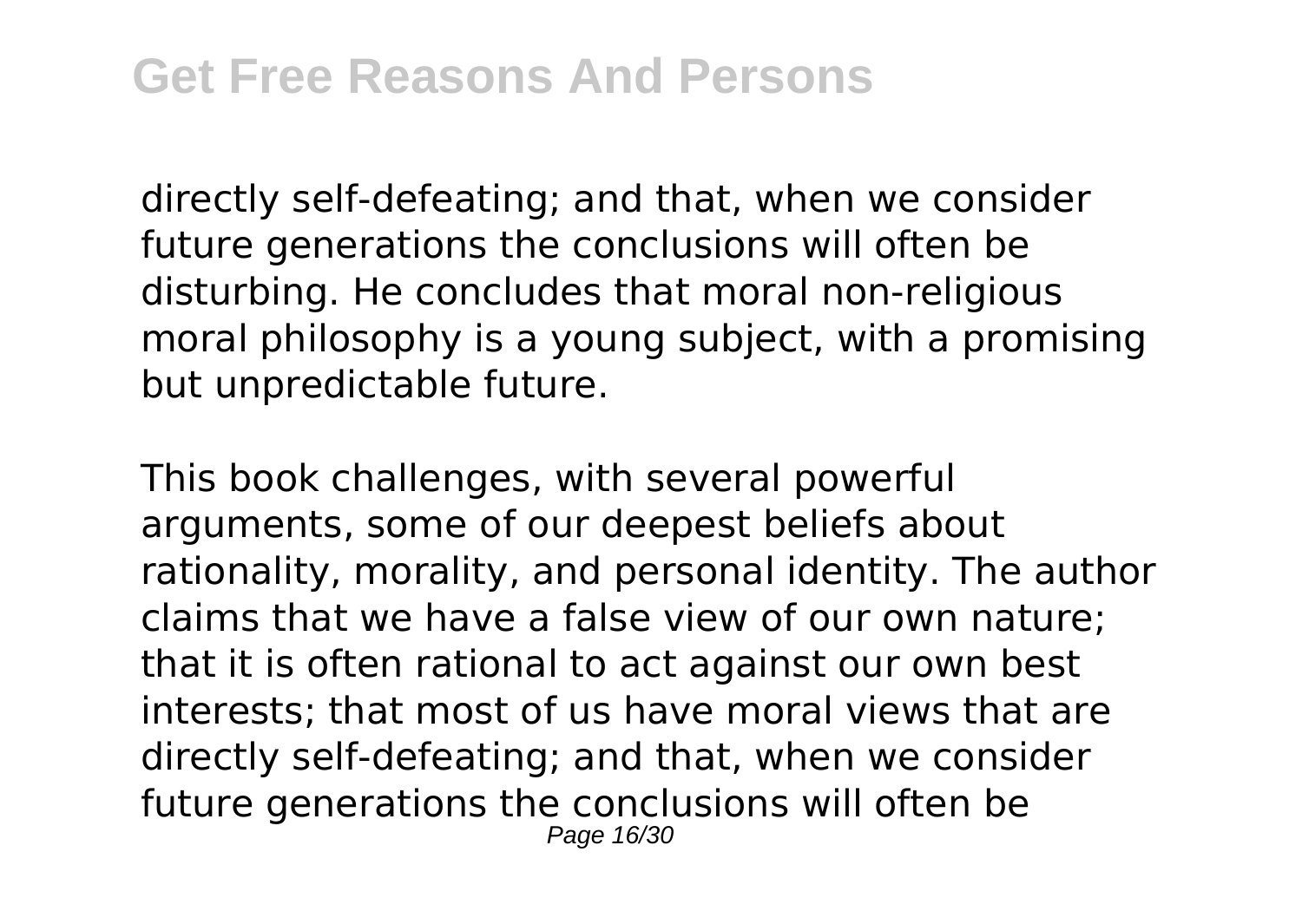disturbing. He concludes that moral non-religious moral philosophy is a young subject, with a promising but unpredictable future.

This book challenges, with several powerful arguments, some of our deepest beliefs about rationality, morality, and personal identity. The author claims that we have a false view of our own nature; that it is often rational to act against our own best interests; that most of us have moral views that are directly self-defeating; and that, when we consider future generations the conclusions will often be disturbing. He concludes that moral non-religious moralphilosophy is a young subject, with a promising Page 17/30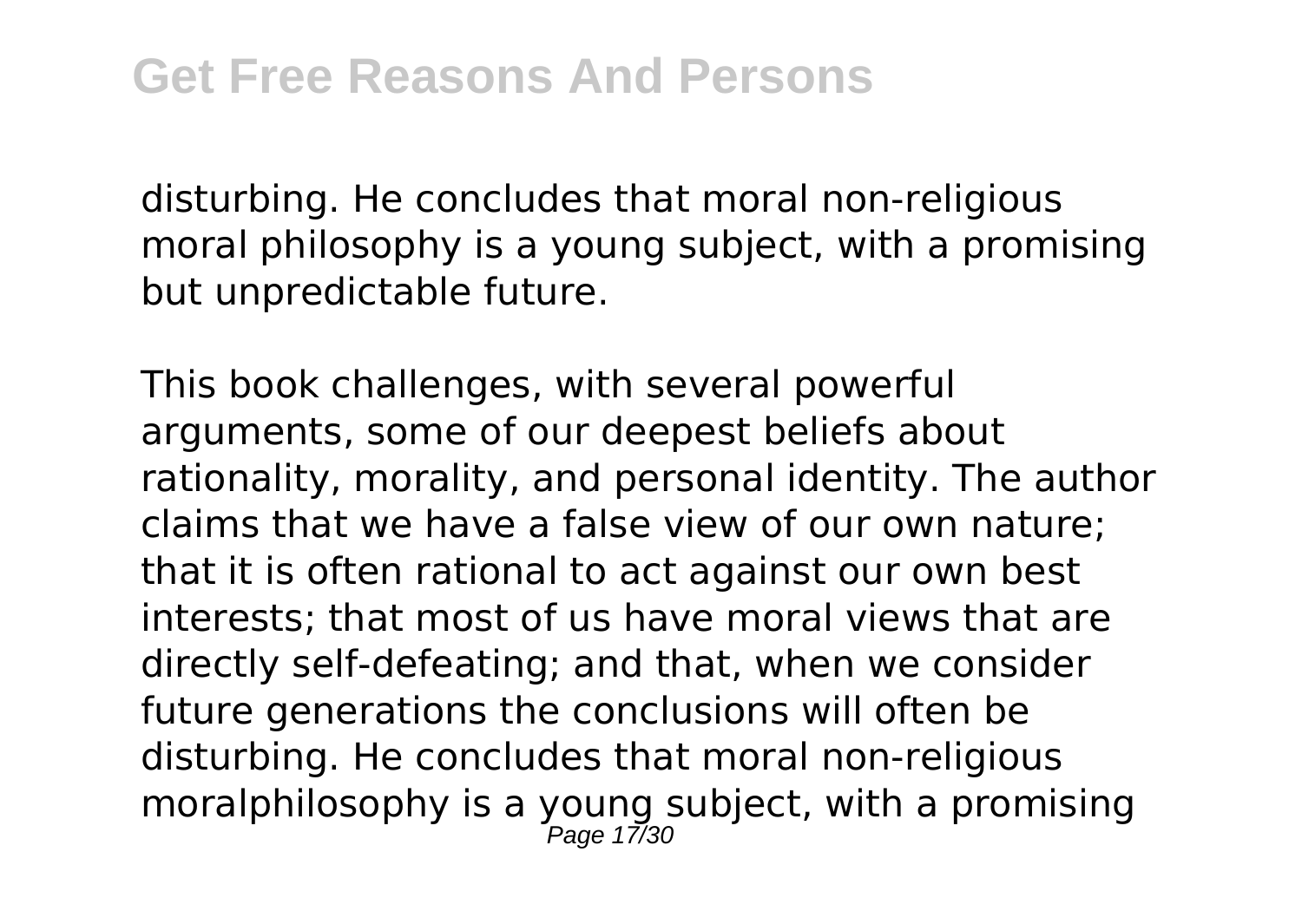but unpredictable future.

Derek Parfit (1942-2017) is widely considered to be one of the most important moral philosophers of the twentieth century. Reasons and Persons is arguably the most influential of the two books published in his lifetime and hailed as a classic work of ethics and personal identity. Derek Parfit's Reasons and Persons: An Introduction and Critical Inquiry is an outstanding introduction to and assessment of Parfit's book, with chapters by leading scholars of ethics, metaphysics and of Parfit's work. Part I provides a much-needed introduction to key topics and themes in Reasons and Persons that will be useful for those new to Parfit's Page 18/30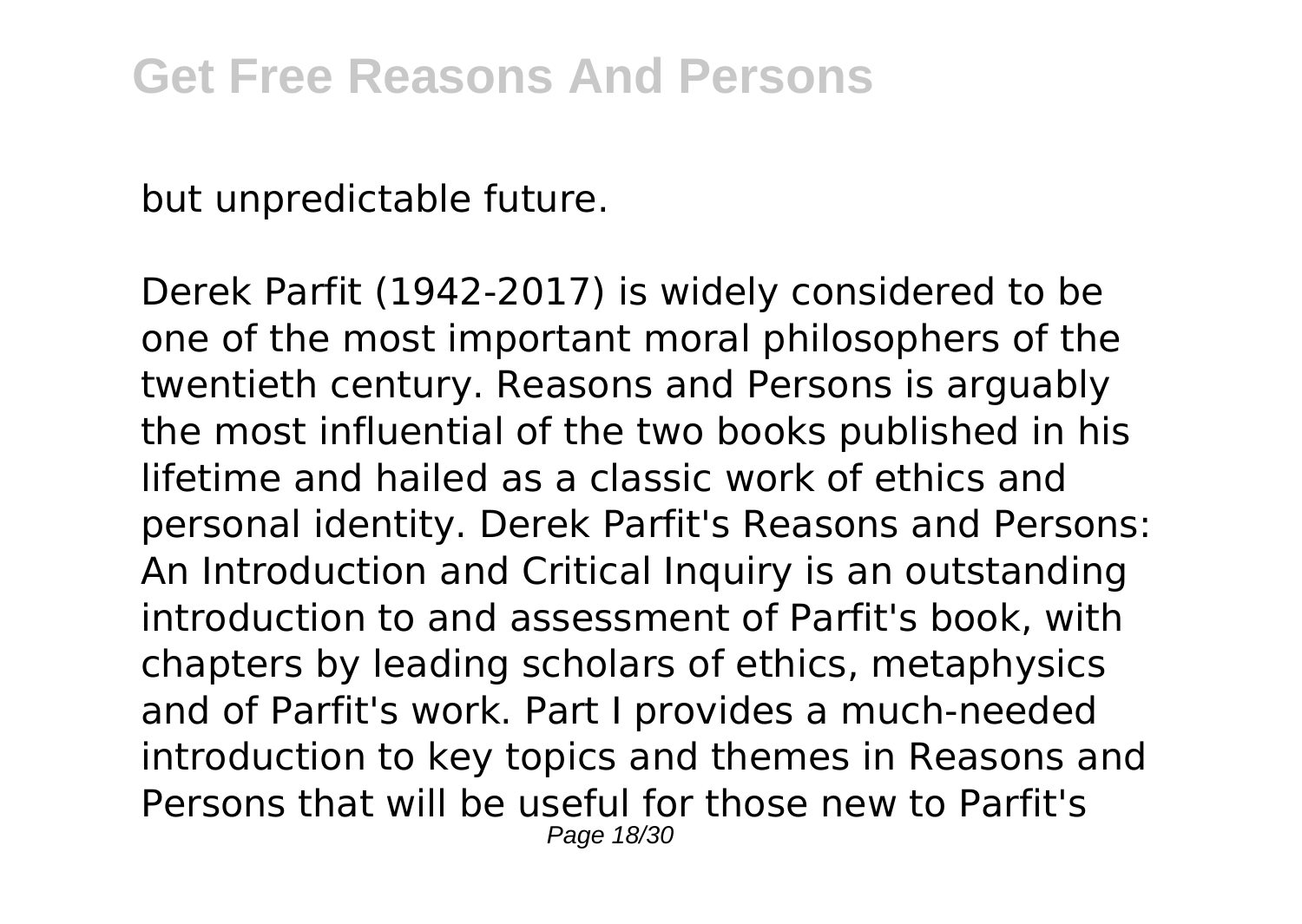complex work. These include Parfit's idea of selfdefeating theories, rationality and time, personal identity, future generations and well-being. Part II explores various debates generated by Reasons and Persons, including its connections with Buddhism, metaethics, theory of rationality, transformative choices and further developments in personal identity and metaphysics such as conativism. Combining clear exposition of the major topics and arguments in Reasons and Persons with scholarly perspectives on more advanced themes, this book is ideal for students of ethics, metaethics, metaphysics and anyone interested in Derek Parfit's philosophy.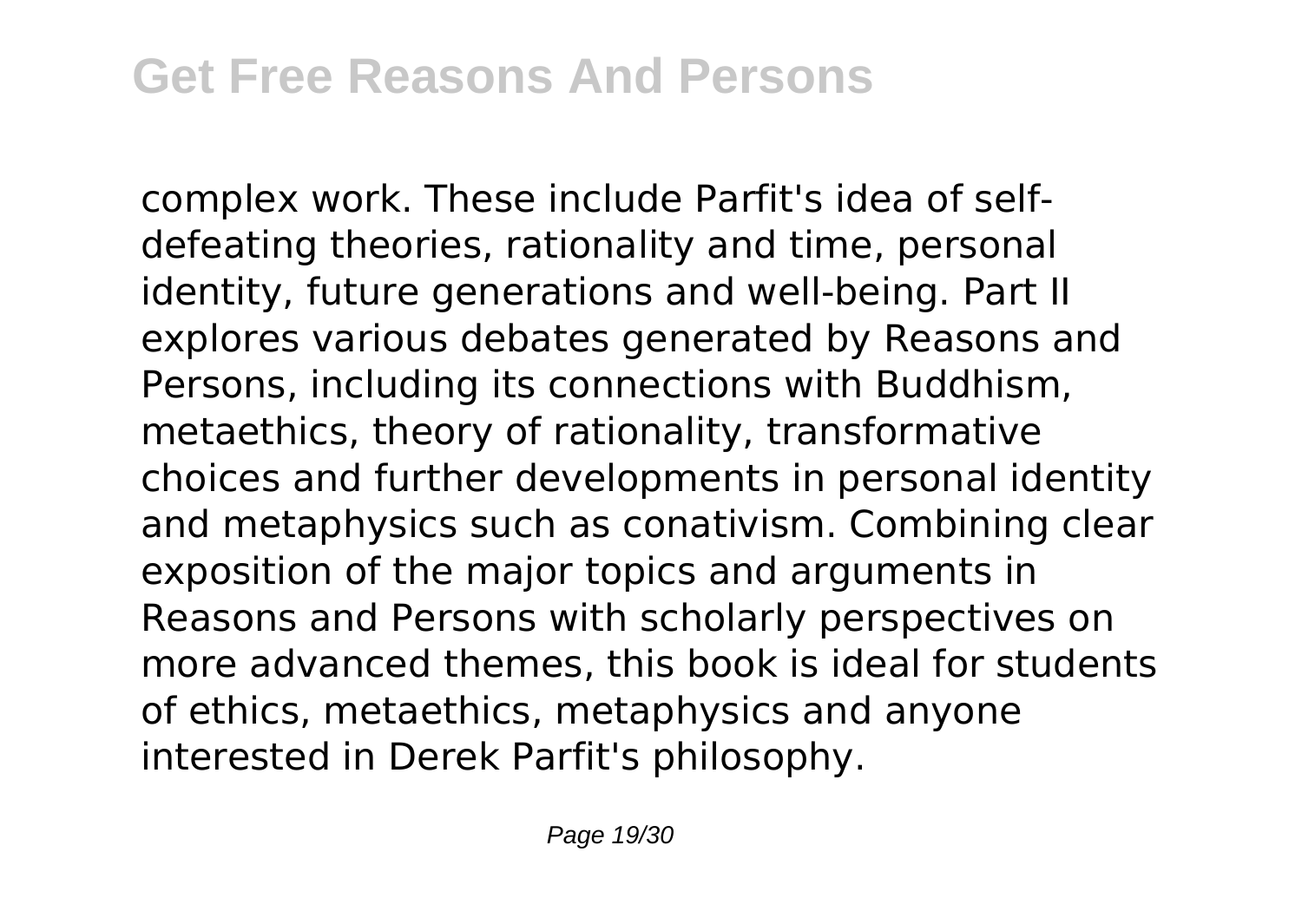Derek Parfit (1942-2017) is widely considered to be one of the most important moral philosophers of the twentieth century. Reasons and Persons is arguably the most influential of the two books published in his lifetime and hailed as a classic work of ethics and personal identity. Derek Parfit's Reasons and Persons: An Introduction and Critical Inquiry is an outstanding introduction to and assessment of Parfit's book, with chapters by leading scholars of ethics, metaphysics and of Parfit's work. Part I provides a much-needed introduction to key topics and themes in Reasons and Persons that will be useful for those new to Parfit's complex work. These include Parfit's idea of selfdefeating theories, rationality and time, personal Page 20/30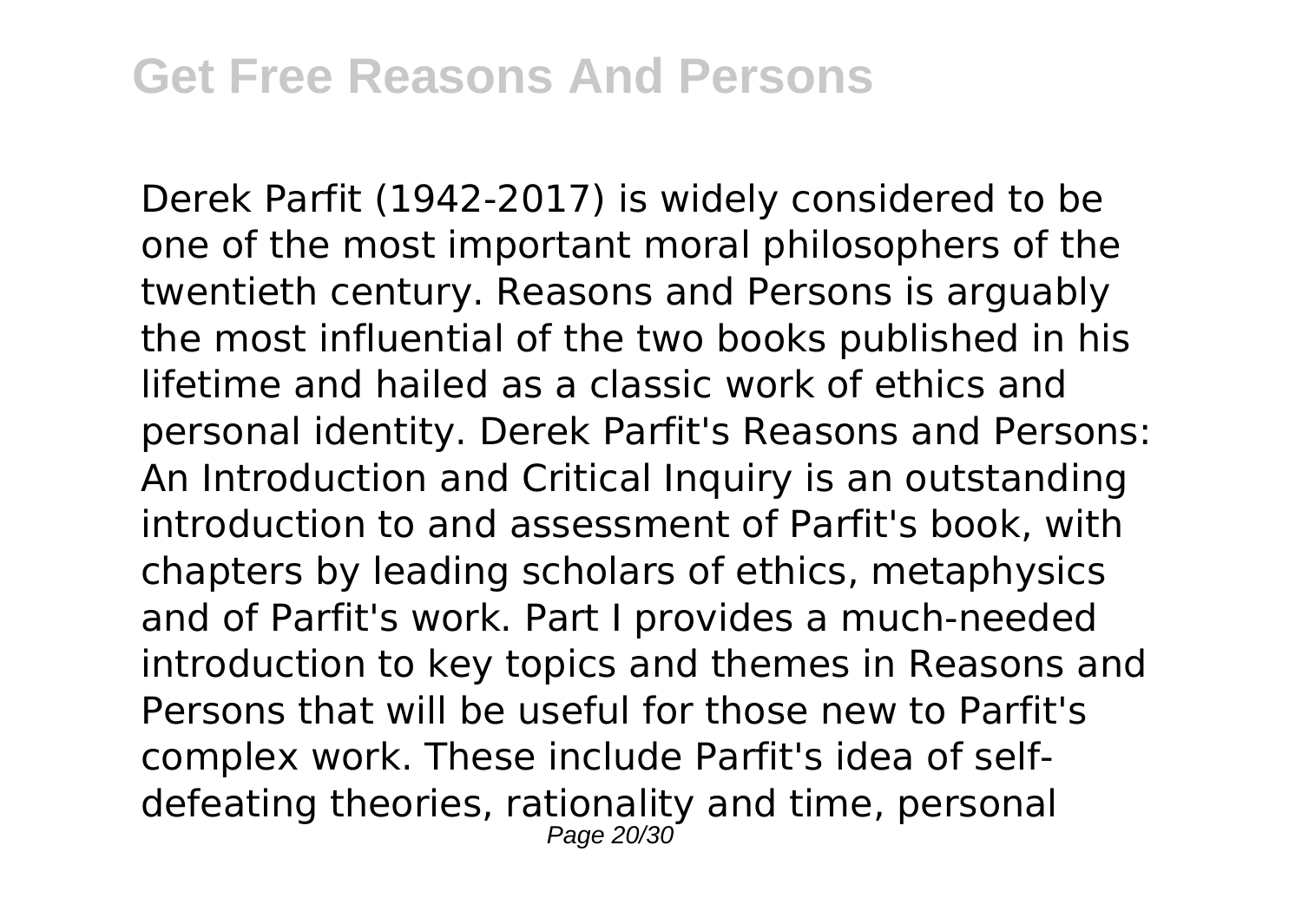identity, future generations and well-being. Part II explores various debates generated by Reasons and Persons, including its connections with Buddhism, metaethics, theory of rationality, transformative choices and further developments in personal identity and metaphysics such as conativism. Combining clear exposition of the major topics and arguments in Reasons and Persons with scholarly perspectives on more advanced themes, this book is ideal for students of ethics, metaethics, metaphysics and anyone interested in Derek Parfit's philosophy.

Derek Parfit presents the third volume of On What Matters, his landmark work of moral philosophy. Parfit Page 21/30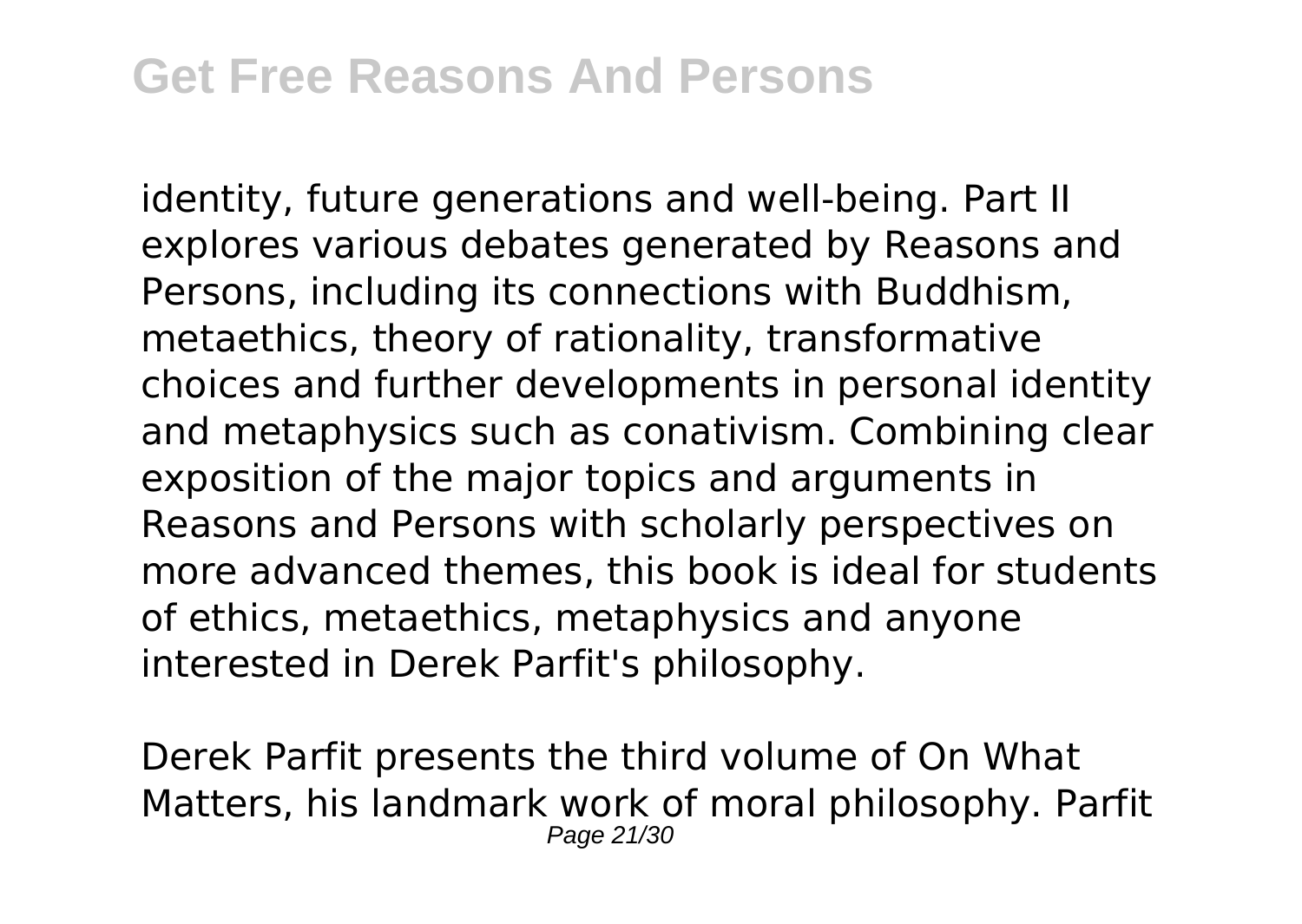develops further his influential treatment of reasons, normativity, the meaning of moral discourse, and the status of morality. He engages with his critics, and shows the way to resolution of their differences. This volume is partly about what it is for things to matter, in the sense that we all have reasons to care about these things. Much of the book discusses three of the main kinds of meta-ethical theory: Normative Naturalism, Quasi-Realist Expressivism, and Non-Metaphysical Non-Naturalism, which Derek Parfit now calls Non-Realist Cognitivism. This third theory claims that, if we use the word 'reality' in an ontologically weighty sense, irreducibly normative truths have no mysterious or incredible ontological implications. If Page 22/30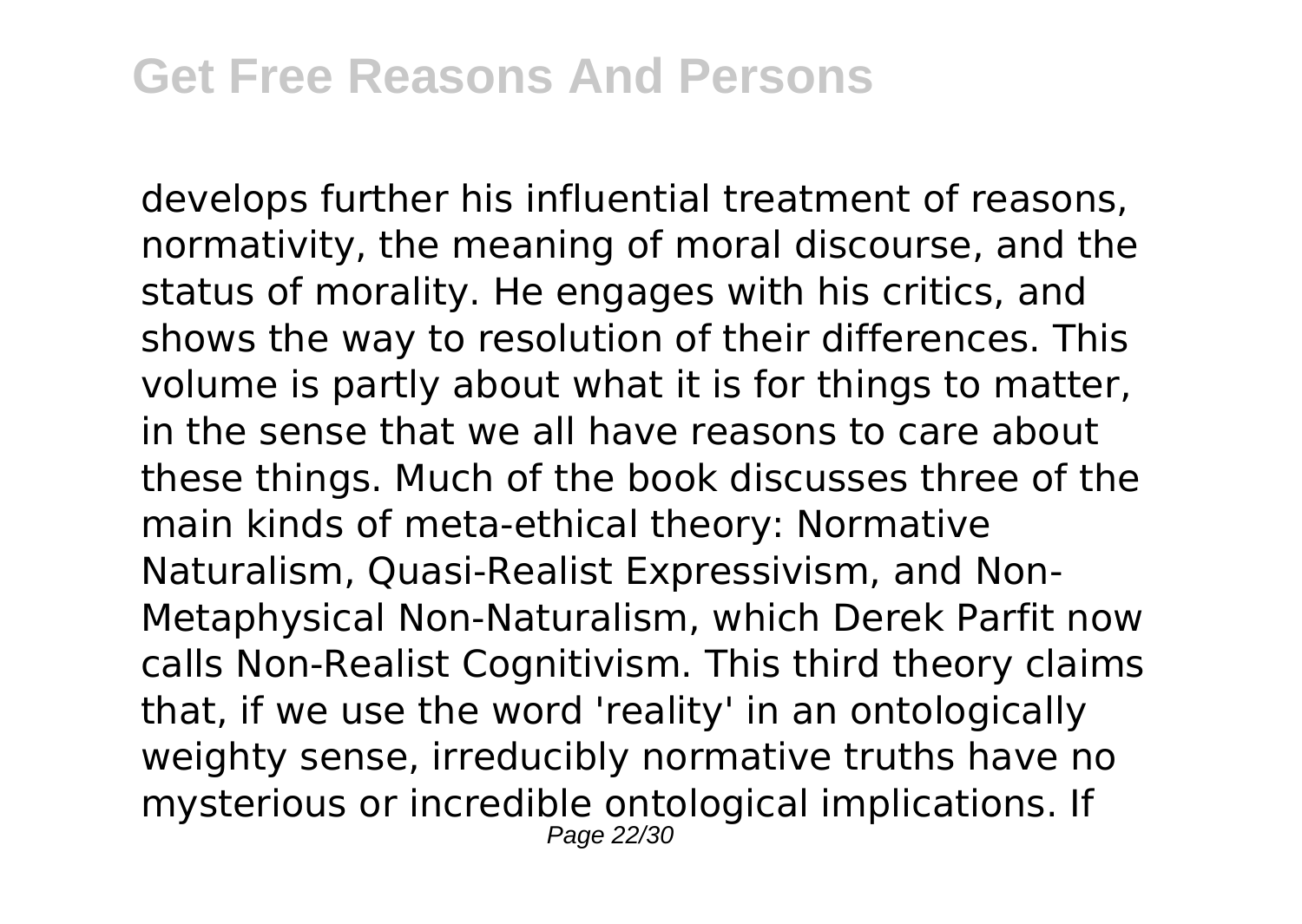instead we use 'reality' in a wide sense, according to which all truths are truths about reality, this theory claims that some non-empirically discoverable truthssuch as logical, mathematical, modal, and some normative truths-raise no difficult ontological questions. Parfit discusses these theories partly by commenting on the views of some of the contributors to Peter Singer's collection Does Anything Really Matter? Parfit on Objectivity. Though Peter Railton is a Naturalist, he has widened his view by accepting some further claims, and he has suggested that this wider version of Naturalism could be combined with Non-Realist Cognitivism. Parfit argues that Railton is right, since these theories no longer deeply disagree. Page 23/30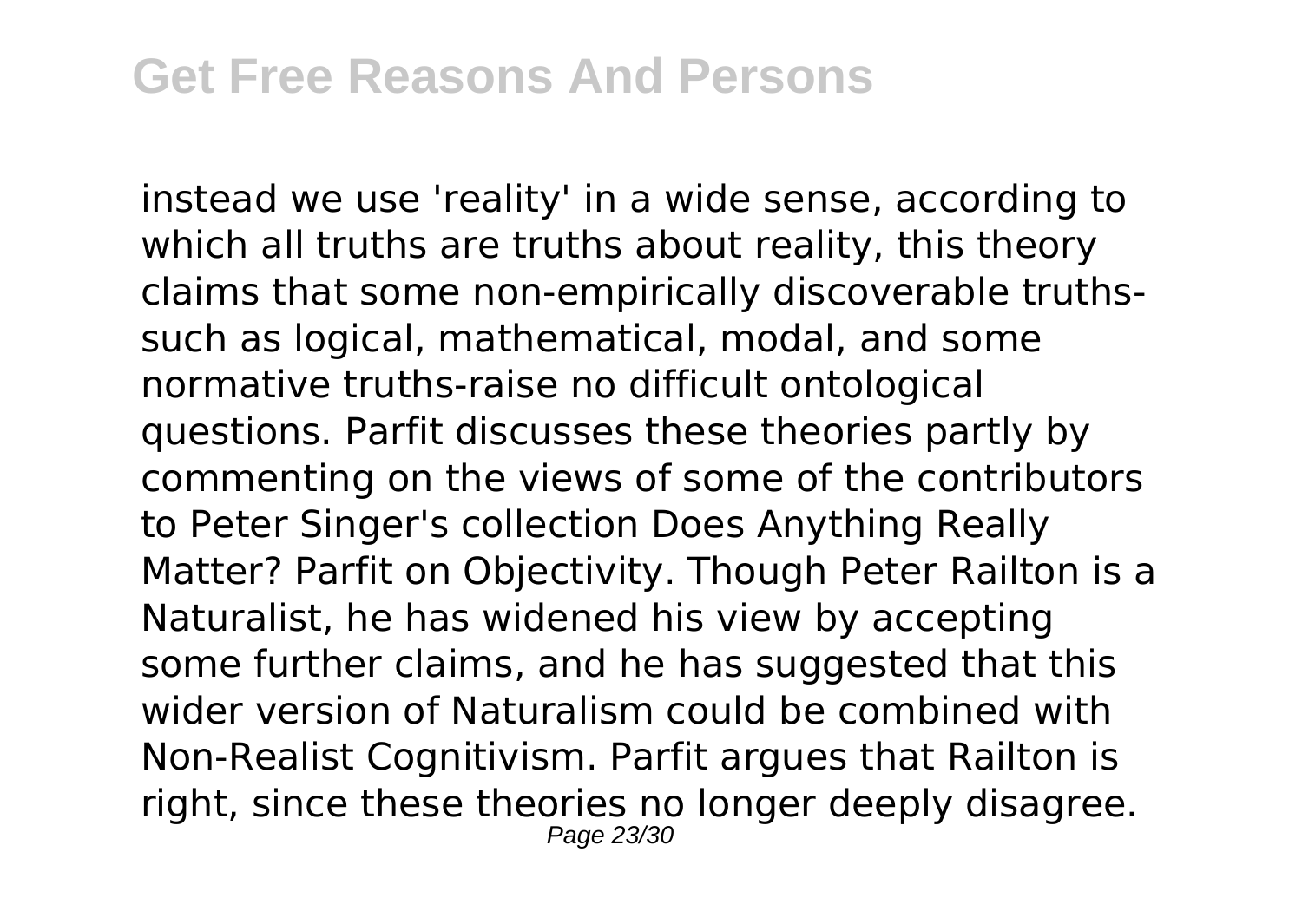Though Allan Gibbard is a Quasi-Realist Expressivist, he has suggested that the best version of his view could be combined with Non-Realist Cognitivism. Parfit argues that Gibbard is right, since Gibbard and he now accept the other's main meta-ethical claim. It is rare for three such different philosophical theories to be able to be widened in ways that resolve their deepest disagreements. This happy convergence supports the view that these meta-ethical theories are true. Parfit also discusses the views of several other philosophers, and some other meta-ethical and normative questions.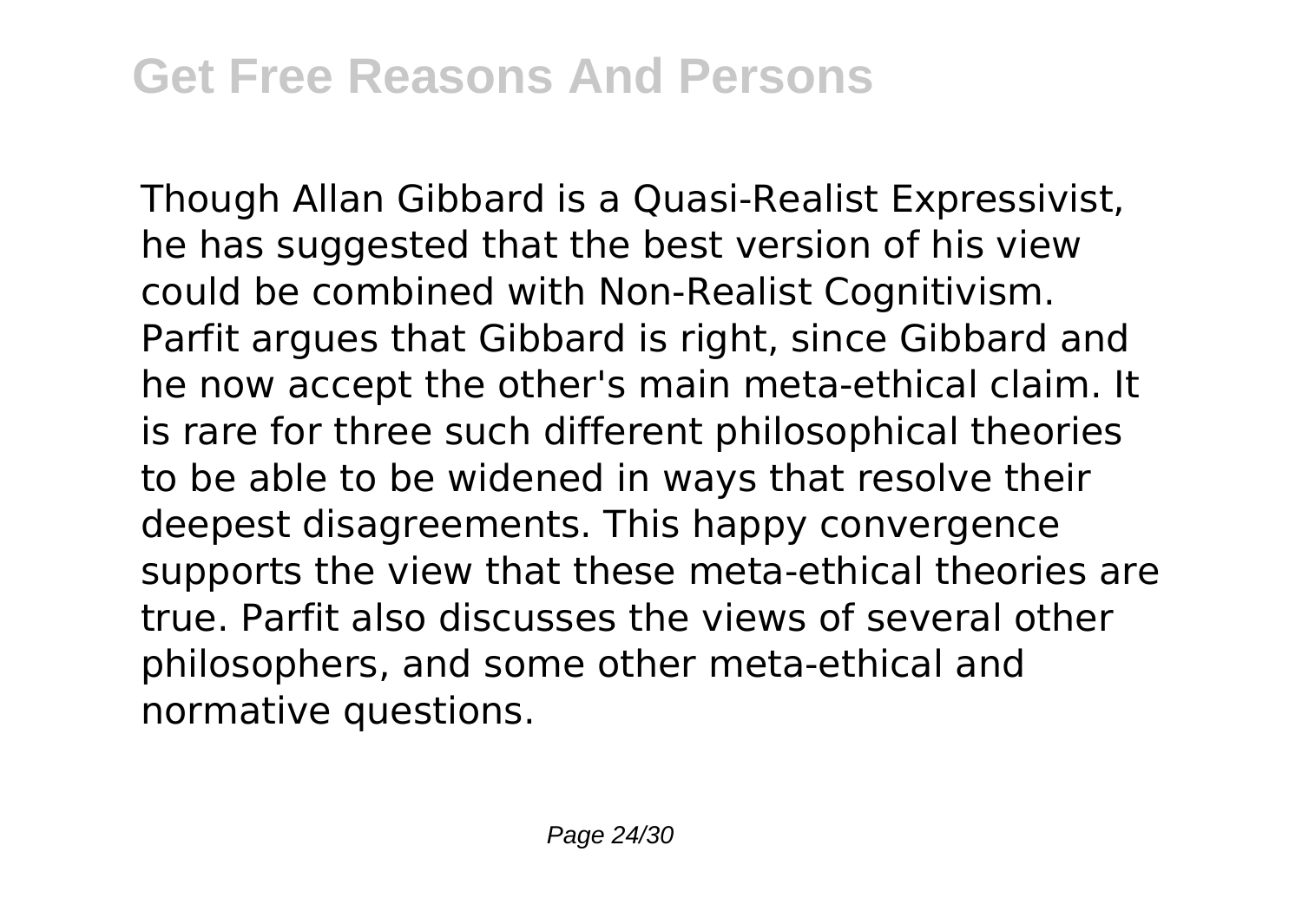Derek Parfit, who died in 2017, is widely believed to have been the most significant moral philosopher in well over a century. The twenty-one new essays in this book have all been inspired by his work. They address issues with which he was concerned in his writing, particularly in his seminal contribution to moral philosophy, Reasons and Persons (OUP, 1984). Rather than simply commenting on his work, these essays attempt to make further progress with issues, both moral and prudential, that Parfit believed matter to our lives: issues concerned with how we ought to live, and what we have most reason to do. Topics covered in the book include the nature of personal Page 25/30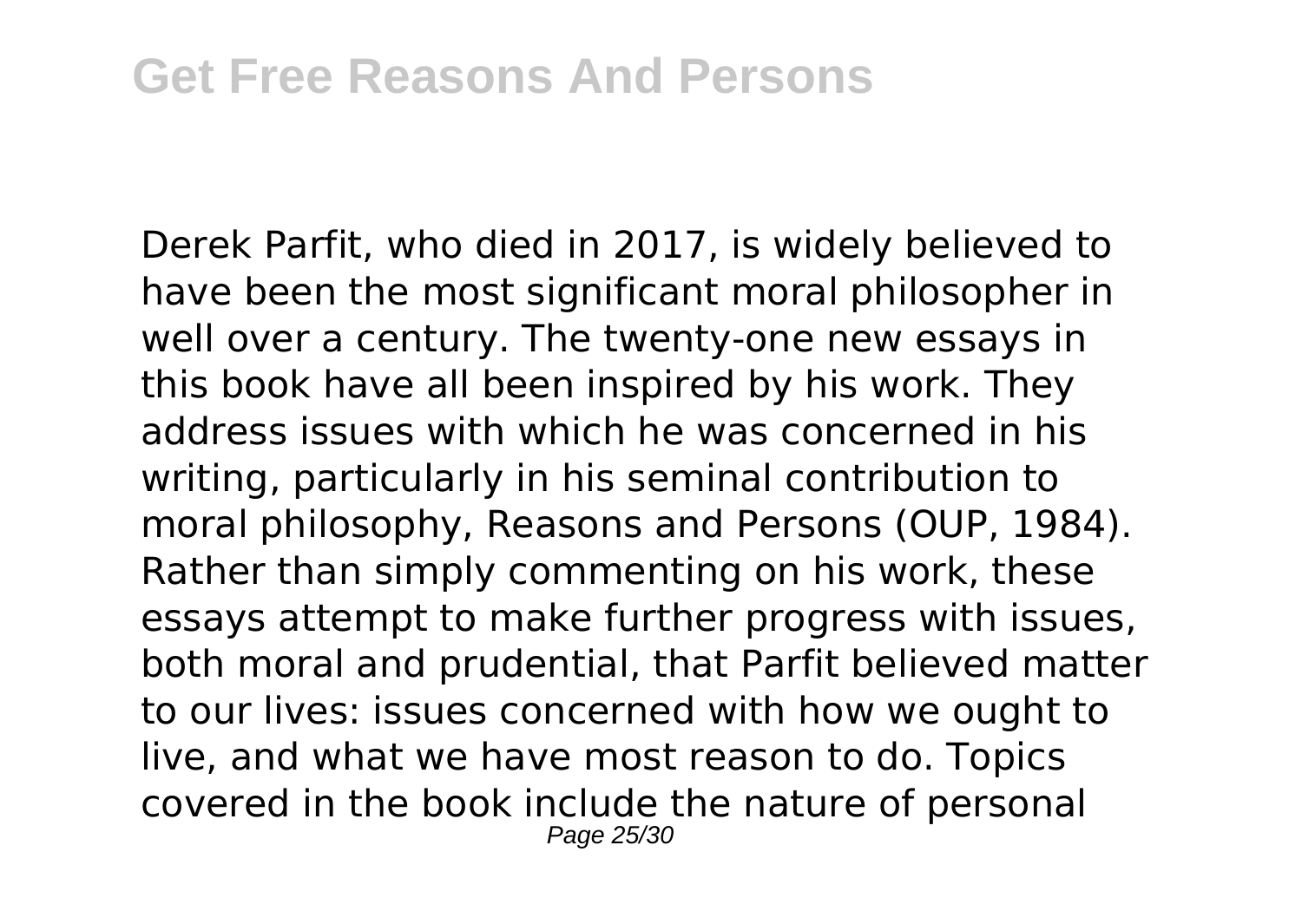identity, the basis of self-interested concern about the future, the rationality of our attitudes toward time, what it is for a life to go well or badly, how to evaluate moral theories, the nature of reasons for action, the aggregation of value, how benefits and harms should be distributed among people, and what degree of sacrifice morality requires us to make for the sake of others. These include some of the most important questions of normative ethical theory, as well as fundamental questions about the metaphysics of personhood and personal identity, and the ways in which the answers to these questions bear on what it is rational and moral for us to do.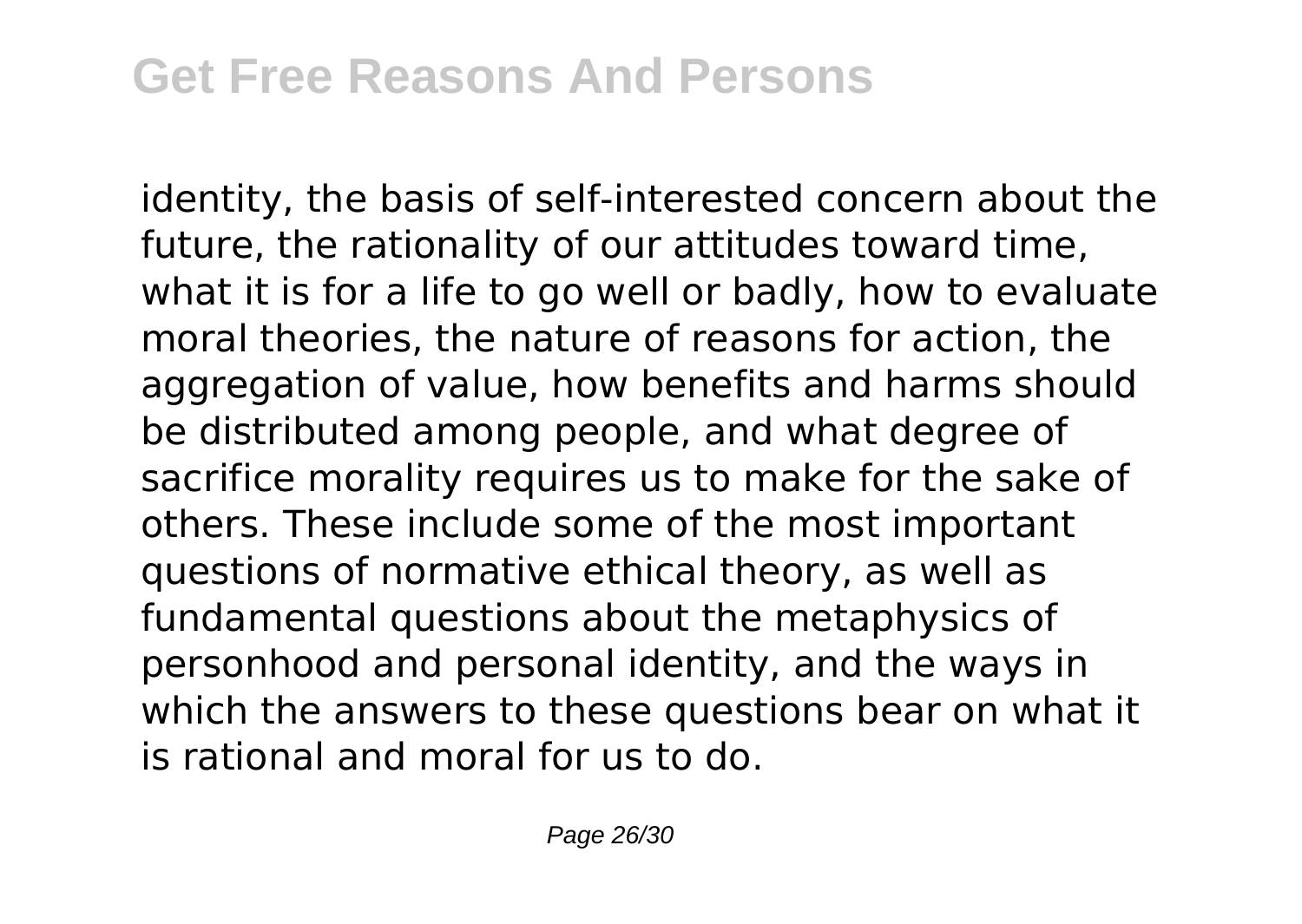In the first two volumes of On What Matters Derek Parfit argues that there are objective moral truths, and other normative truths about what we have reasons to believe, and to want, and to do. He thus challenges a view of the role of reason in action that can be traced back to David Hume, and is widely assumed to be correct, not only by philosophers but also by economists. In defending his view, Parfit argues that if there are no objective normative truths, nihilism follows, and nothing matters. He criticizes, often forcefully, many leading contemporary philosophers working on the nature of ethics, including Simon Blackburn, Stephen Darwall, Allen Gibbard, Frank Jackson, Peter Railton, Mark Page 27/30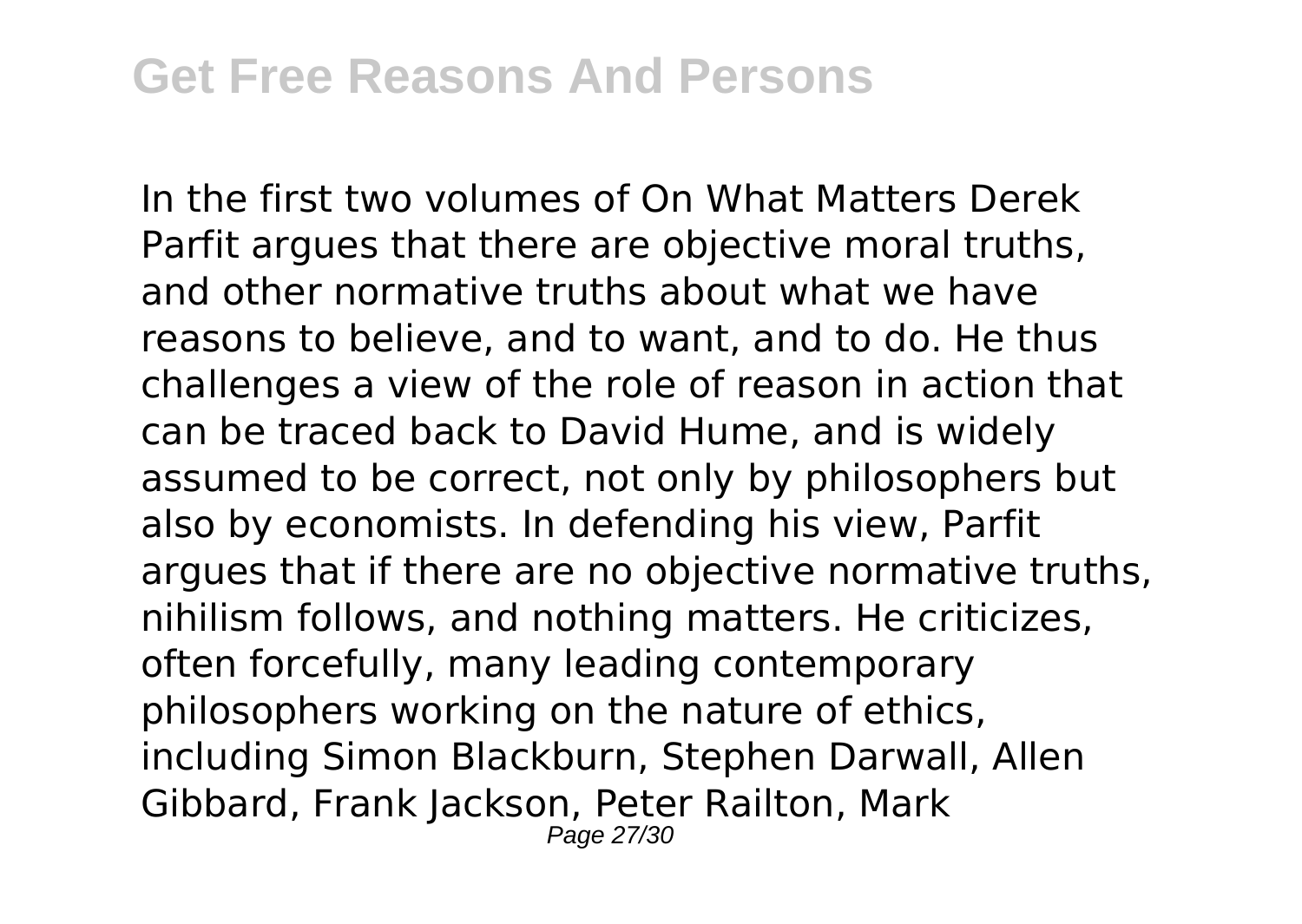Schroeder, Michael Smith, and Sharon Street. Does Anything Really Matter? gives these philosophers an opportunity to respond to Parfit's criticisms, and includes essays on Parfit's views by Richard Chappell, Andrew Huddleston, Katarzyna de Lazari-Radek and Peter Singer, Bruce Russell, and Larry Temkin. A third volume of On What Matters, in which Parfit engages with his critics and breaks new ground in finding significant agreement between his own views and theirs, is appearing as a separate companion volume.

Brian Hedden defends a radical view about the relationship between rationality, personal identity, and time. On the standard view, personal identity Page 28/30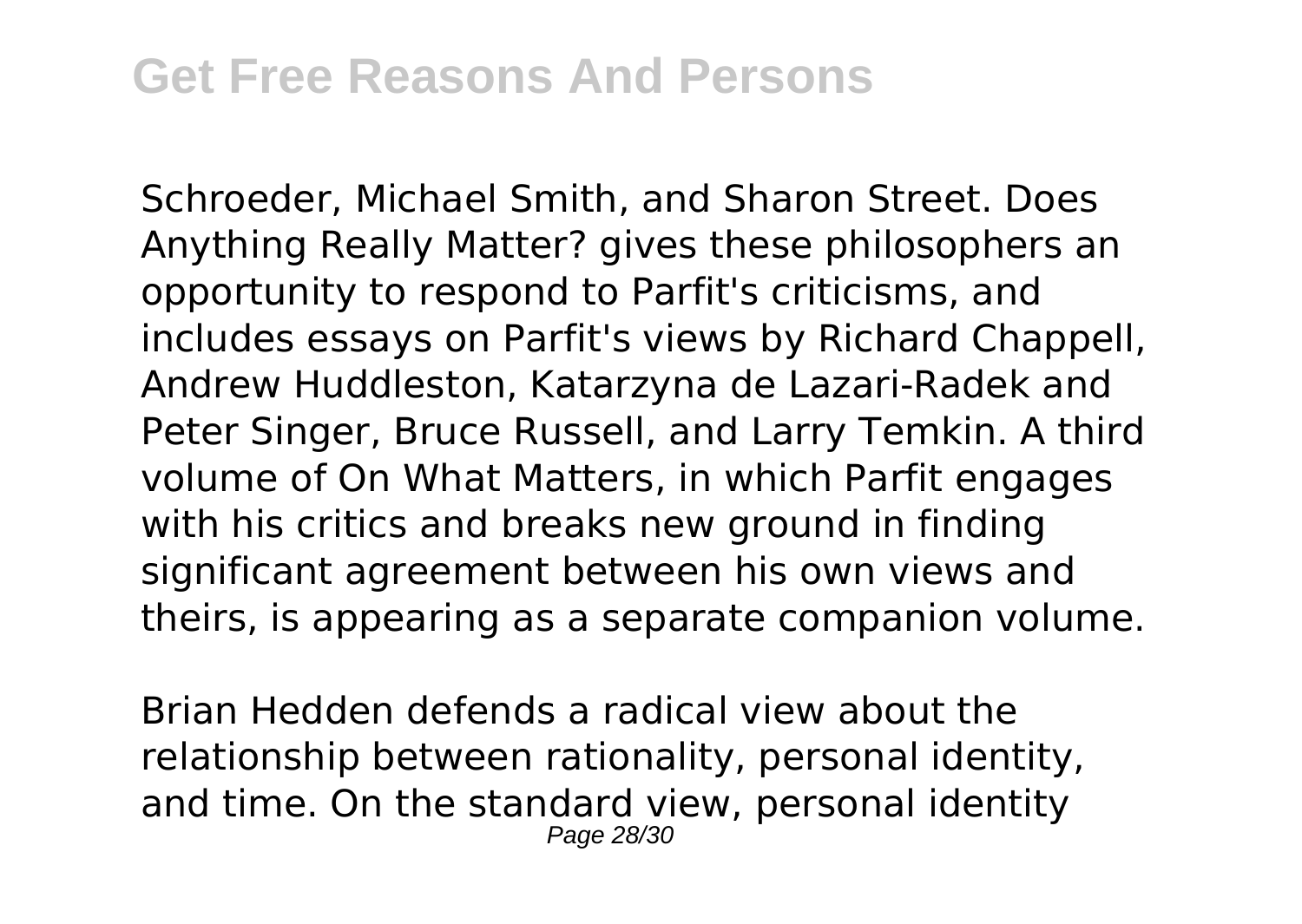over time plays a central role in thinking about rationality, because there are rational norms for how a person's attitudes and actions at one time should fit with her attitudes and actions at other times. But these norms are problematic. They make what you rationally ought to believe or do depend on facts about yourpast that aren't part of your current perspective on the world, and they make rationality depend on controversial, murky metaphysical facts about what binds different instantaneous snapshots (or'time-slices') into a single person extended in time. Hedden takes a different approach, treating the relationship between different time-slices of the same person as no different from the relationship between Page 29/30